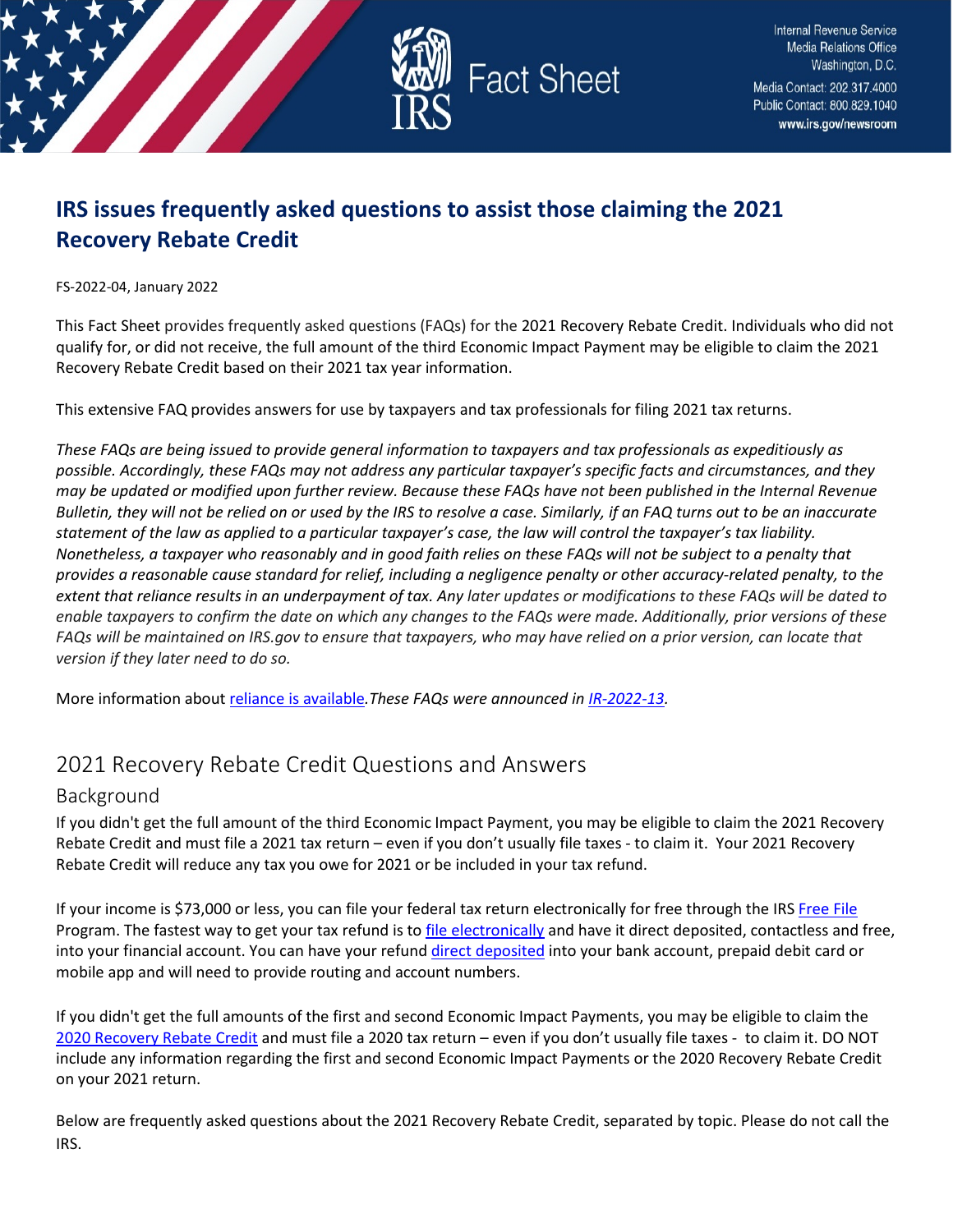

- [Topic A: General Information](#page-1-0)
- [Topic B: Claiming the Recovery Rebate Credit if you aren't required to file a 2021 tax return](#page-4-0)
- [Topic C: Eligibility for claiming a Recovery Rebate Credit on a 2021 tax return](#page-7-0)
- [Topic D: Claiming the 2021 Recovery Rebate Credit](#page-13-0)
- [Topic E: Calculating the 2021 Recovery Rebate Credit](#page-15-0)
- [Topic F: Receiving the Credit on a 2021 tax return](#page-21-0)
- [Topic G: Finding the third Economic Impact Payment Amounts to calculate the 2021 Recovery Rebate Credit](#page-26-0)
- [Topic H: Correcting issues after the 2021 tax return is filed](#page-27-0)

# <span id="page-1-0"></span>2021 Recovery Rebate Credit — Topic A: General Information

# **Q A1. How does the 2021 Recovery Rebate Credit differ from the 2020 Recovery Rebate Credit? (added January 13, 2022)**

A1. **2020 Recovery Rebate Credit**: The first two rounds of Economic Impact Payments were advance payments of 2020 Recovery Rebate Credits claimed on a 2020 tax return. The IRS issued the first and second rounds of Economic Impact Payments in 2020 and in early 2021. Se[e 2020 Recovery Rebate Credit Questions and Answers.](https://www.irs.gov/newsroom/recovery-rebate-credit-frequently-asked-questions)

**2021 Recovery Rebate Credit**: The third round of Economic Impact Payments, including the plus-up payments, were advance payments of the 2021 Recovery Rebate Credit claimed on a 2021 tax return. The IRS began issuing the third round of Economic Impact Payments in March 2021 and continued through December 2021. In addition, the third payments differ from the earlier payments in several respects:

- **Payment amounts are different**. The maximum credit is \$1,400 per person, including all qualifying dependents claimed on a tax return. Typically, this means a single person with no dependents will have a maximum credit of \$1,400, while married taxpayers who file a joint return that claims two qualifying dependents will have a maximum credit of \$5,600.
- **Qualifying dependents expanded**. Unlike the 2020 Recovery Rebate Credits and first two rounds of Economic Impact Payments, the 2021 Recovery Rebate Credit and third round of Economic Impact Payments include additional amounts for all dependents, not just children under 17. Eligible individuals will get up to \$1,400 for each qualifying dependent claimed on their return, including older relatives like college students, adults with disabilities, parents, and grandparents.
- **Income thresholds changed**. The credit amount begins to be reduced at the same income thresholds as the 2020 Recovery Rebate Credits, for example with adjusted gross income of more than \$75,000 if filing as single or \$150,000 if filing as married filing jointly. However, the 2021 Recovery Rebate Credit amount is fully reduced to \$0 more quickly. For example, individuals can't claim any credit with adjusted gross income of \$80,000 or more if filing as single or \$160,000 or more for if filing as married filing jointly. Due to these new income limitations, some individuals won't be eligible to claim the 2021 Recovery Rebate Credit even if they received a 2020 stimulus payment.

# **Q A2. What were Plus-Up Payments? (added January 13, 2022)**

A2. Some eligible individuals received more than one third Economic Impact Payment.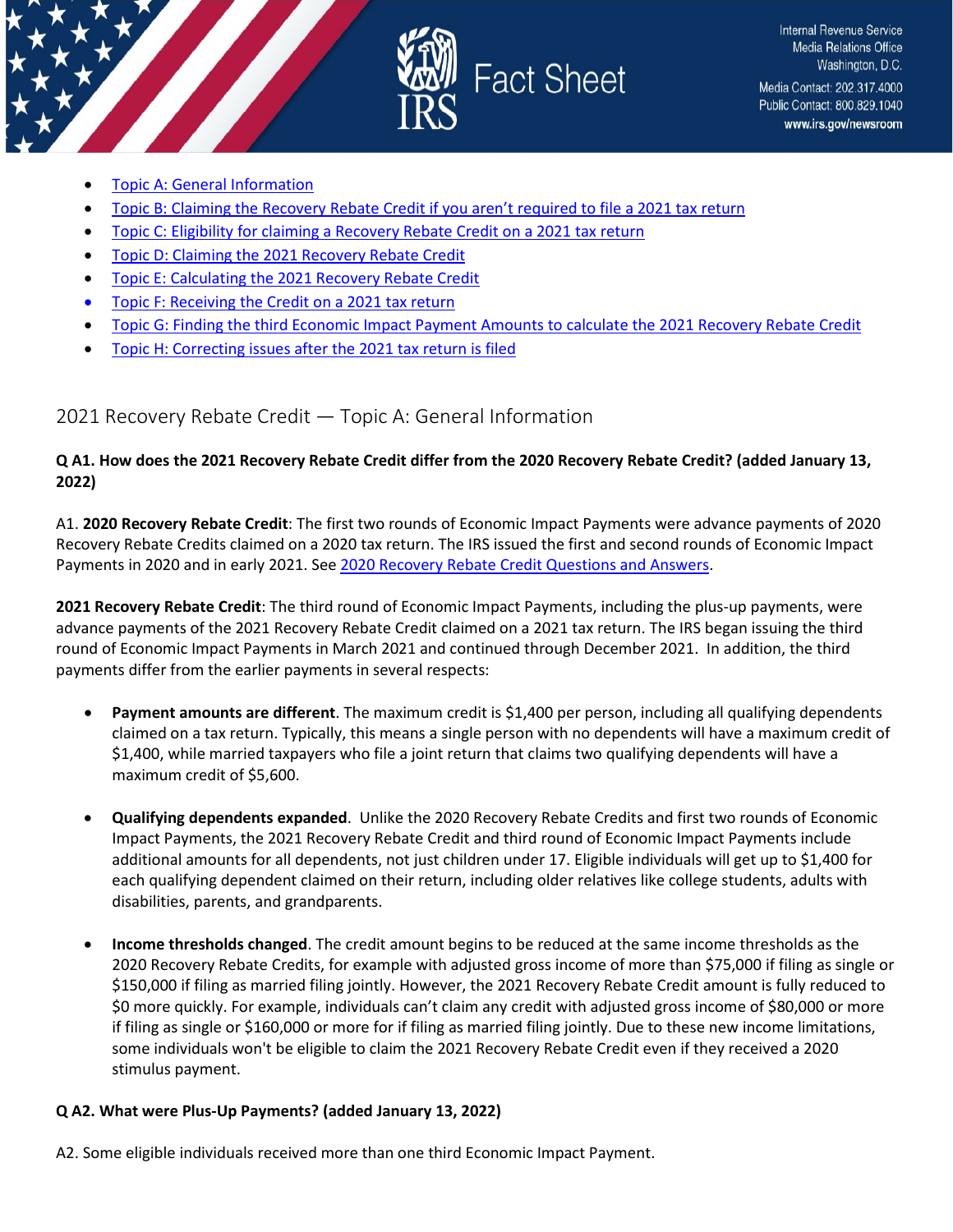

The IRS sent additional or plus-up payments to people who:

- Received a third Economic Impact Payment based on a 2019 tax return or information received from the Social Security Administration, Railroad Retirement Board, or the Department of Veterans Affairs, and
- Filed a 2020 tax return which allowed a greater third Economic Impact Payment but only if the 2020 return was processed by Dec 1, 2021.

For example, you may have gotten a plus-up payment if your income was less in 2020 compared to 2019 or you added a dependent on your 2020 return.

We automatically evaluated your eligibility for plus-up payments after we processed your 2020 return. We sent plus-up payments separately from your 2020 tax refund and previous Economic Impact Payments. We issued weekly plus-up payments to eligible taxpayers until December 31, 2021, the deadline set by law to make Economic Impact Payments. Individuals who did not receive the full amount of the third Economic Impact Payment, including the plus-up payments, may be eligible to claim the 2021 Recovery Rebate Credit on their 2021 tax return.

#### **Q A3. Will I receive a letter or notice from the IRS about the third Economic Impact Payment? (added January 13, 2022)**

A3. Yes, the IRS mailed Notice 1444-C, Your Third Economic Impact Payment, at the address we had on file for you. The IRS sent separate letters to people who received a plus-up payment.

The IRS will send Letter 6475, Your 2021 Economic Impact Payment(s), in early 2022 to confirm the total amount of the third Economic Impact Payment and any plus-up payments you received for tax year 2021.

Please keep any IRS notices/letters you receive related to the third round of Economic Impact Payments with your tax records and refer to it when you file your 2021 tax return.

# **Q A4. Returning a Payment: What should I do to return an Economic Impact Payment that was received as a direct deposit or a paper check? (added January 13, 2022)**

A4. You should return the payment as described below.

#### **If the payment was a paper check**:

- 1. Write "Void" in the endorsement section on the back of the check.
- 2. Mail the voided Treasury check immediately to the appropriate IRS location listed below.
- 3. Don't staple, bend, or paper clip the check.
- 4. Include a brief explanation stating the reason for returning the check.

#### **If the payment was a paper check and you have cashed it, or if the payment was a direct deposit**:

- 1. Submit a personal check, money order, etc., immediately to the appropriate IRS location listed below.
- 2. Make the check/money order made payable to "U.S. Treasury"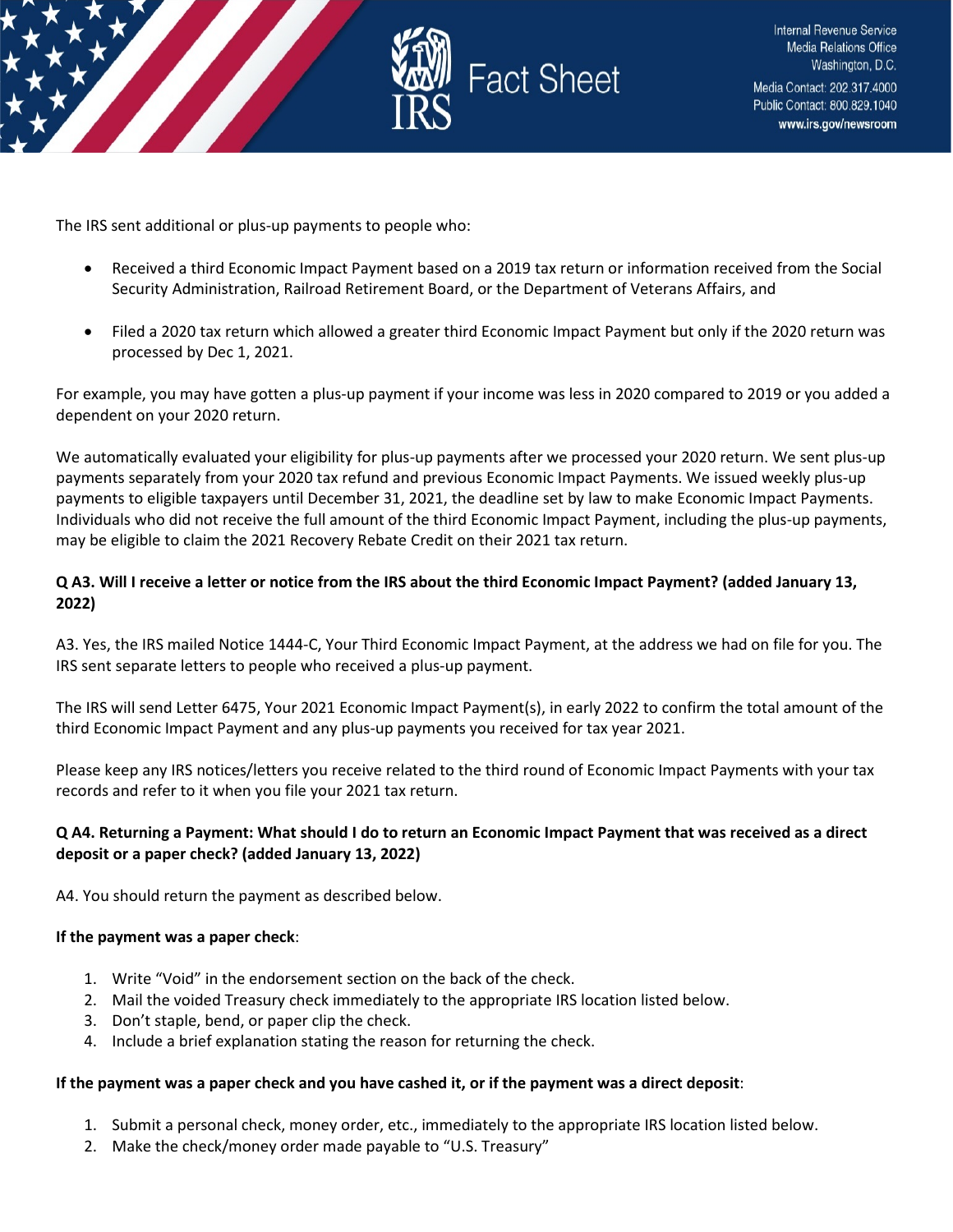

- 3. Write Third EIP, and the Social Security Number (or individual taxpayer identification number) of the recipient of the check.
- 4. Include a brief explanation of the reason for returning the EIP.

#### **For your paper check, here are the IRS mailing addresses to use based on the state:**

| If you live in                                                                       | then mail to this address                   |
|--------------------------------------------------------------------------------------|---------------------------------------------|
|                                                                                      | Andover Internal Revenue Service            |
| Maine, Maryland, Massachusetts, New                                                  |                                             |
| <b>Hampshire, Vermont</b>                                                            | 310 Lowell St.                              |
|                                                                                      | Andover, MA 01810                           |
| Georgia, Iowa, Kansas, Kentucky, Virginia                                            | Atlanta Internal Revenue Service            |
|                                                                                      | 4800 Buford Hwy                             |
|                                                                                      | Chamblee, GA 30341                          |
|                                                                                      |                                             |
| Florida, Louisiana, Mississippi, Oklahoma,<br><b>Texas</b>                           | Austin Internal Revenue Service 3651 S      |
|                                                                                      | Interregional Hwy 35                        |
|                                                                                      | Austin, TX 78741                            |
|                                                                                      | Brookhaven Internal Revenue Service         |
| <b>New York</b>                                                                      | 1040 Waverly Ave.                           |
|                                                                                      | Holtsville, NY 11742                        |
|                                                                                      |                                             |
| Alaska, Arizona, California, Colorado, Hawaii,                                       | Fresno Internal Revenue Service             |
| Nevada, New Mexico, Oregon, Utah,                                                    | 3211 S Northpointe Dr.                      |
| <b>Washington, Wisconsin, Wyoming</b>                                                | Fresno, CA 93725                            |
|                                                                                      | Kansas City Internal Revenue Service        |
| Arkansas, Connecticut, Delaware, Indiana,                                            | 333 W Pershing Rd.<br>Kansas City, MO 64108 |
| Michigan, Minnesota, Missouri, Montana,<br>Nebraska, New Jersey, Ohio, West Virginia |                                             |
|                                                                                      |                                             |
|                                                                                      | Memphis Internal Revenue Service            |
| Alabama, North Carolina, North Dakota, South                                         | 5333 Getwell Rd.                            |
| Carolina, South Dakota, Tennessee                                                    | Memphis, TN 38118                           |
|                                                                                      |                                             |
|                                                                                      | Philadelphia Internal Revenue Service       |
| District of Columbia, Idaho, Illinois,                                               | 2970 Market St.                             |
| Pennsylvania, Rhode Island                                                           | Philadelphia, PA 19104                      |
|                                                                                      |                                             |
| A foreign country, U.S. possession or territory,                                     | Austin Internal Revenue Service             |
| or use an APO or FPO address, or file Form 2555                                      | 3651 S Interregional Hwy 35                 |
| or 4563, or are a dual-status alien.                                                 | Austin, TX 78741                            |

# **Q A5. How do I return an Economic Impact Payment (EIP) that was received as an EIP Card (debit card) if I don't want the payment re-issued? (added January 13, 2022)**

A5. If you received your EIP as a debit card and want to return the money to the IRS and NOT have the payment reissued, send the card along with a brief explanation stating you don't want the payment and do not want the payment re-issued to: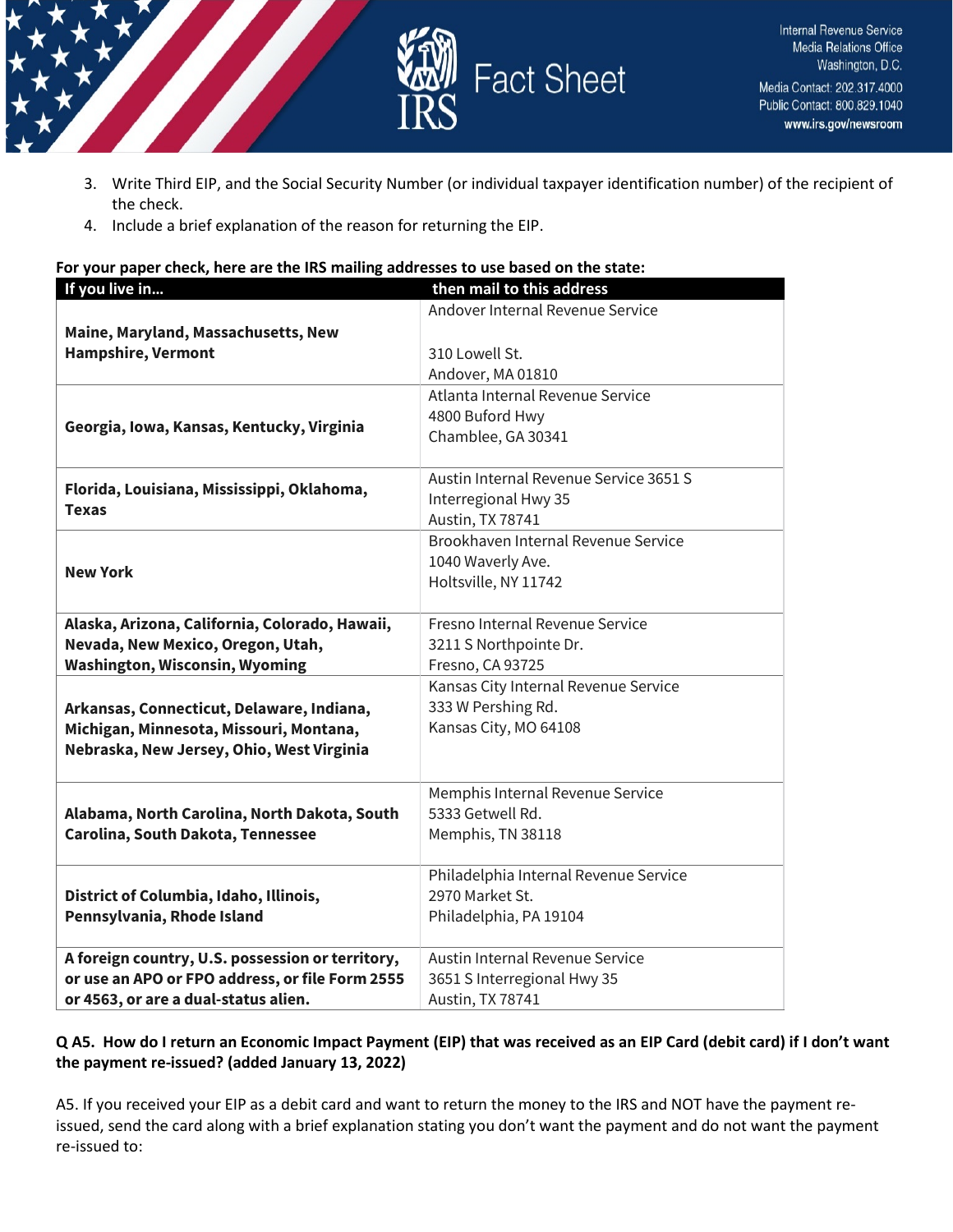

Money Network Cardholder Services 2900 Westside Parkway Alpharetta, GA 30004

# <span id="page-4-0"></span>2021 Recovery Rebate Credit — Topic B: Claiming the 2021 Recovery Rebate Credit if you aren't required to file a tax return

# **Q B1. I used the Non-Filers tool last year and don't usually file a tax return. What should I do to claim a 2021 Recovery Rebate Credit? (added January 13, 2022)**

A1. If you're eligible – and either didn't qualify for a third Economic Impact Payment or got less than the full amount – you'll need to file a 2021 tax return to claim th[e Recovery Rebate](https://www.irs.gov/newsroom/recovery-rebate-credit) Credit even if you otherwise are not required to file a tax return.

The best way to file a complete and accurate 2021 tax return is to file electronically. The tax preparation software will ask you questions about your income, credits and deductions and will help you figure your 2021 Recovery Rebate Credit. If your income is \$73,000 or less, you can use brand-name software to prepare and file your Federal tax return electronically for free with **IRS Free File**. IRS Free File is a great option for people who are only filing a tax return – even if you don't usually file taxes - to claim the 2021 [Recovery Rebate Credit.](https://www.irs.gov/newsroom/recovery-rebate-credit)

Visit [IRS.gov/filing](https://www.irs.gov/filing) for details about IRS Free File[, Free File Fillable Forms](https://www.irs.gov/e-file-providers/free-file-fillable-forms) or finding [a trusted tax professional.](https://www.irs.gov/tax-professionals/choosing-a-tax-professional) The safest and fastest way to get a tax refund (which would include your Recovery Rebate Credit) is to combine electronic filing wit[h direct deposit.](https://www.irs.gov/refunds/get-your-refund-faster-tell-irs-to-direct-deposit-your-refund-to-one-two-or-three-accounts)

# **Q B2. I do not have a filing requirement, but I think I qualify for more than I received for the third Economic Impact Payment. How can I file for the Recovery Rebate Credit? (added January 13, 2022)**

A2. If you're eligible – and either didn't receive the full amount of the third Economic Impact Payment or if you think you qualify for a Recovery Rebate Credit that is more than the amount of the third Economic Impact Payment you received – you'll need to file a 2021 tax return to claim th[e Recovery Rebate Credit](https://www.irs.gov/newsroom/recovery-rebate-credit) even if you otherwise are no[t required to file a](https://www.irs.gov/help/ita/do-i-need-to-file-a-tax-return)  [tax return.](https://www.irs.gov/help/ita/do-i-need-to-file-a-tax-return)

The best way to file a complete and accurate 2021 tax return is to file electronically in 2022. The tax preparation software will ask you questions about your income, credits and deductions and will help you figure your 2021 Recovery Rebate Credit.

If your income is \$73,000 or less, you can use brand-name software to prepare and file your Federal tax return electronically for free with IRS Free File. IRS Free File is a great option for people who are only filing a tax return – even if you don't usually file taxes - to claim the Recovery Rebate Credit.

Visit [IRS.gov/filing](https://www.irs.gov/filing) for details about [IRS Free File,](https://www.irs.gov/filing/free-file-do-your-federal-taxes-for-free) [Free File Fillable Forms](https://www.irs.gov/e-file-providers/free-file-fillable-forms) or finding [a trusted tax professional.](https://www.irs.gov/tax-professionals/choosing-a-tax-professional) The safest and fastest way to get a tax refund (which would include your Recovery Rebate Credit) is to combine electronic filing wit[h direct deposit.](https://www.irs.gov/refunds/get-your-refund-faster-tell-irs-to-direct-deposit-your-refund-to-one-two-or-three-accounts)

**Q B3. What information do I need to provide to claim the 2021 Recovery Rebate Credit? (added January 13, 2022)**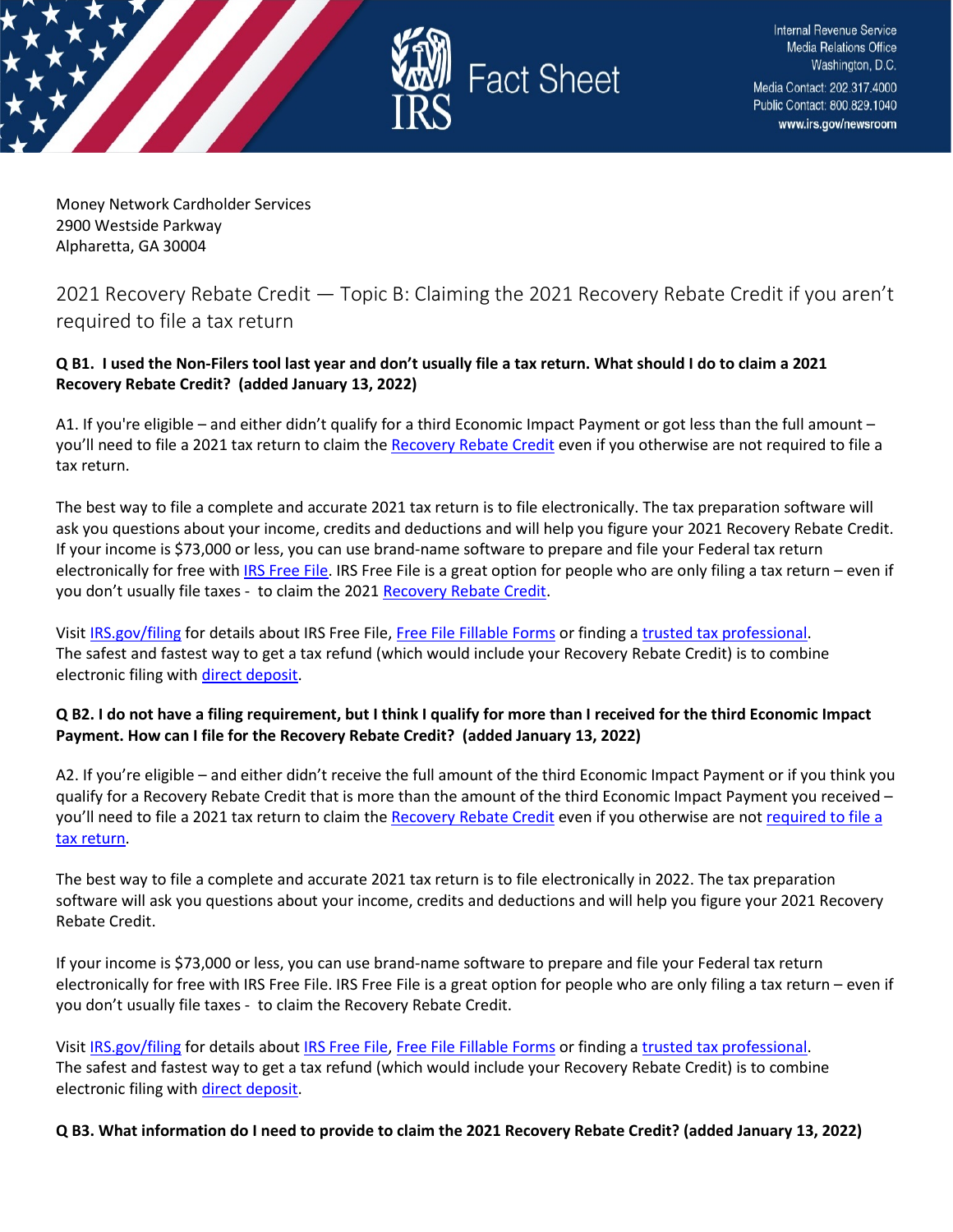

A3. If you file electronically, the tax preparation software will ask you for specific information. No matter how you file, you will need to do the following to claim the 2021 Recovery Rebate Credit:

- Compute the 2021 Recovery Rebate Credit amount using tax preparation software, or the line 30 worksheet found in [2021 Form 1040 and Form 1040-SR Instructions.](https://www.irs.gov/forms-pubs/about-form-1040)
- Enter the computed amount from the worksheet onto line 30, Recovery Rebate Credit, of your 2021 Form 1040 or Form 1040-SR.

Reminder: Complete direct deposit information on line 35b-35d or check the box on line 35a and complete Form 8888 if you want to split your refund for deposit into more than one account or buy a U.S. Savings Bond[. Direct deposit](https://www.irs.gov/refunds/get-your-refund-faster-tell-irs-to-direct-deposit-your-refund-to-one-two-or-three-accounts) is the safest and fastest way to receive your refund. If you don't choose direct deposit, a paper check will be mailed to you. See [FAQ B7. How can I get a direct deposit if I don't have a bank account?](https://www.irs.gov/newsroom/2021-recovery-rebate-credit-topic-b-claiming-the-2021-recovery-rebate-credit-if-you-arent-required-to-file-a-tax-return#q7)

Free [tax return preparation](https://www.irs.gov/individuals/free-tax-return-preparation-for-qualifying-taxpayers) is also available for those who qualify.

# **Q B4. Should I include income on the return even if I am not usually required to file? (added January 13, 2022)**

A4. Yes, you may be eligible to claim additional tax credits if you have earned income and include all your income with the information about a spouse or any dependents on your tax return. Filing your 2021 tax return electronically is the fastest and most accurate way for you to file. If your income is \$73,000 or less, you can use brand-name software to prepare and file your Federal tax return electronically for free with IRS Free File. You can also file electronically with commercial tax preparation software. The tax preparation software will ask you questions about your income, credits and deductions and will help you figure your 2021 Recovery Rebate Credit and any other credits that may apply to you.

# **Q B5. I am filing electronically, and the software asks me to enter my prior year Adjusted Gross Income (AGI) to submit my return. Where do I find this information? (added January 13, 2022)**

A5. When preparing your taxes and filing electronically, you must sign and validate your electronic tax return by entering your prior-year Adjusted Gross Income (AGI) or your prior-year Self-Select PIN.

- If you successfully used the Non-Filers tool last year to register for an advance Child Tax Credit payment or claim a 2020 Recovery Rebate Credit, enter "\$1" as the prior year AGI verification.
- If you did not use the Non-Filers tool last year and you did not file an electronic or a paper 2020 Form 1040 or Form 1040-SR, you should enter "\$0" as th[e prior year AGI verification.](https://www.irs.gov/individuals/electronic-filing-pin-request)
- If you filed an electronic or a paper 2020 Form 1040 or Form 1040-SR, enter the AGI amount from line 11 of the submitted 2020 Form 1040 or Form 1040-SR as the prior year AGI verification.

# **Q B6. Can I use IRS Free File to file a tax return – even if I don't usually file taxes - to claim a 2021 Recovery Rebate Credit? (added January 13, 2022)**

A6. Yes. IRS Free File online is especially valuable for people who do not have a tax filing obligation. These are people whose taxable income is below certain income levels. For example, single people with income below \$12,550, the amount of the standard deduction, would have no filing obligation if they had no other special tax issues.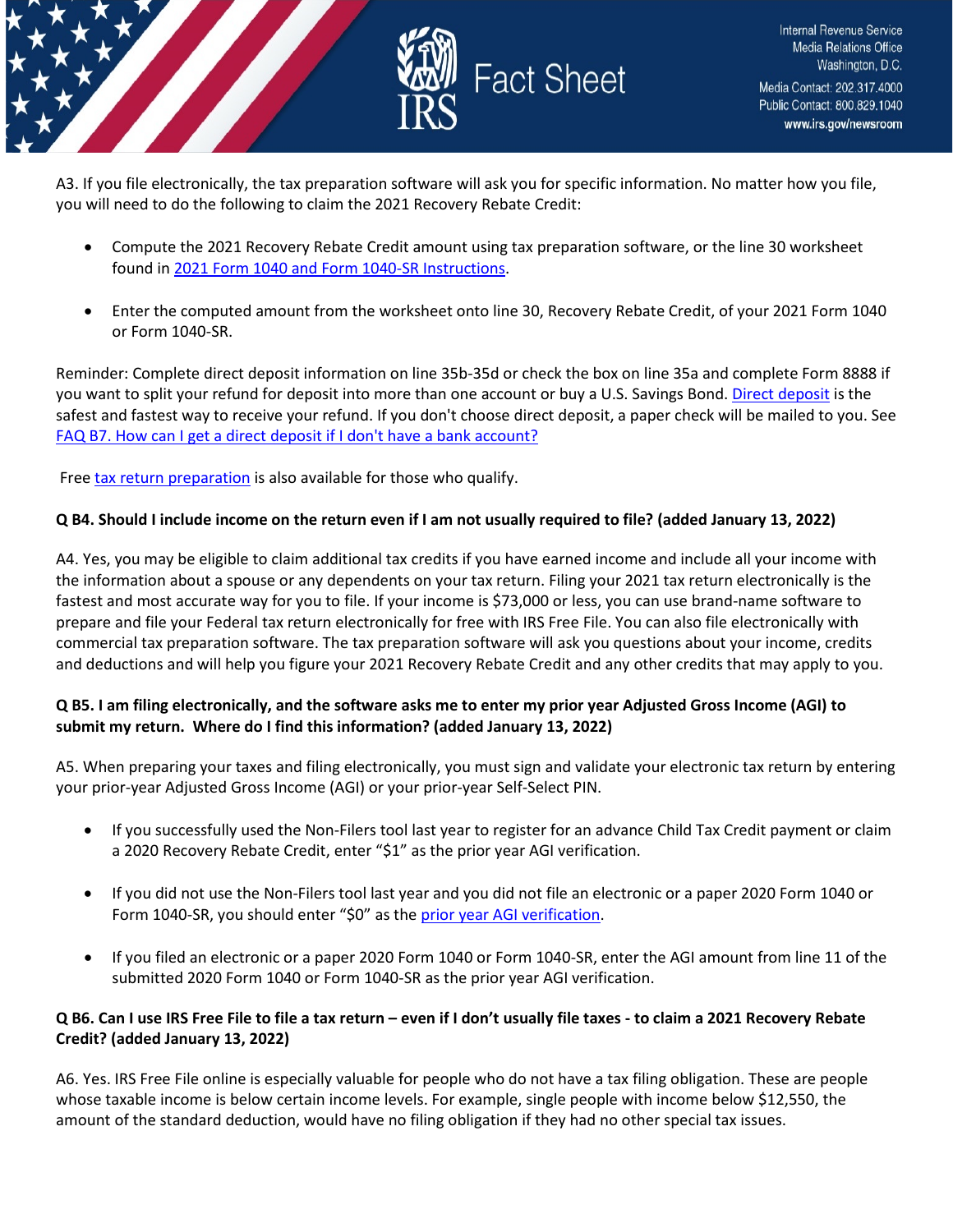

Eligible individuals who did not get a third Economic Impact Payment or got less than the full amount, must file a 2021 tax return – even if they do not usually file a tax return - to claim the 2021 Recovery Rebate Credit.

Even if you don't have a computer, you can access IRS Free File and file your tax return on your smart phone. Here's how it works if you do not have a 2021 tax filing requirement and file in 2022:

#### 1. Go to [IRS.gov/freefile.](https://www.irs.gov/filing/free-file-do-your-federal-taxes-for-free)

- 2. Select "Choose an IRS Free File Offer" blue button.
- 3. Select "Browse all offers" and look for a product that has no minimum income requirement.
- 4. Select the product that best meets your needs, and you will be automatically redirected to the company's website.
- 5. Answer the tax product questions to complete your tax return, accurately report your taxable income, if any.
- 6. If you have no taxable income, simply answer the questions including those requesting information needed to compute the 2021 Recovery Rebate Credit.
- 7. Complete the information for your refund, sign the tax return electronically and file the tax return electronically.

Individuals who do not have a tax filing obligation who use IRS Free File may find they are eligible for additional tax benefits such as the Earned Income Tax Credit, or EITC. Free File uses easy interview-based software products to walk you through the tax filing process step-by-step to help ensure you get all the tax benefits you are due.

# **Q B7. How can I get a direct deposit if I don't have a bank account? (added January 13, 2022)**

A7. Filing electronically and having your refund sent via [direct deposit](https://www.irs.gov/refunds/get-your-refund-faster-tell-irs-to-direct-deposit-your-refund-to-one-two-or-three-accounts) is the fastest and safest way to receive your money.

If you don't have a bank account, visit the [FDIC website](https://www.fdic.gov/about/initiatives/getbanked/index.html) or the National Credit Union Association using thei[r Credit Union](https://www.mycreditunion.gov/about-credit-unions/credit-union-locator)  [Locator Tool](https://www.mycreditunion.gov/about-credit-unions/credit-union-locator) for information on where to find a bank or credit union that can open an account online and how to choose the right account for you.

If you are a veteran, see the [Veterans Benefits Banking Program \(VBBP\)](https://www.benefits.va.gov/benefits/banking.asp) for access to financial services at participating banks.

If you have a prepaid debit card, you may be able to have your refund applied to the card. Many reloadable prepaid cards or mobile payment apps have account and routing numbers that you could provide to the IRS. You would need to check with the financial institution to ensure your card can be used and to obtain the routing number and account number, which may be different from the card number.

Note: Any previously issued Economic Impact Payment debit card is not a reloadable card.

**Q B8. I don't usually file a tax return and used the new Child Tax Credit Non-filer Sign-up Tool in 2021. Am I also eligible to claim a 2021 Recovery Rebate Credit? (added January 13, 2022)**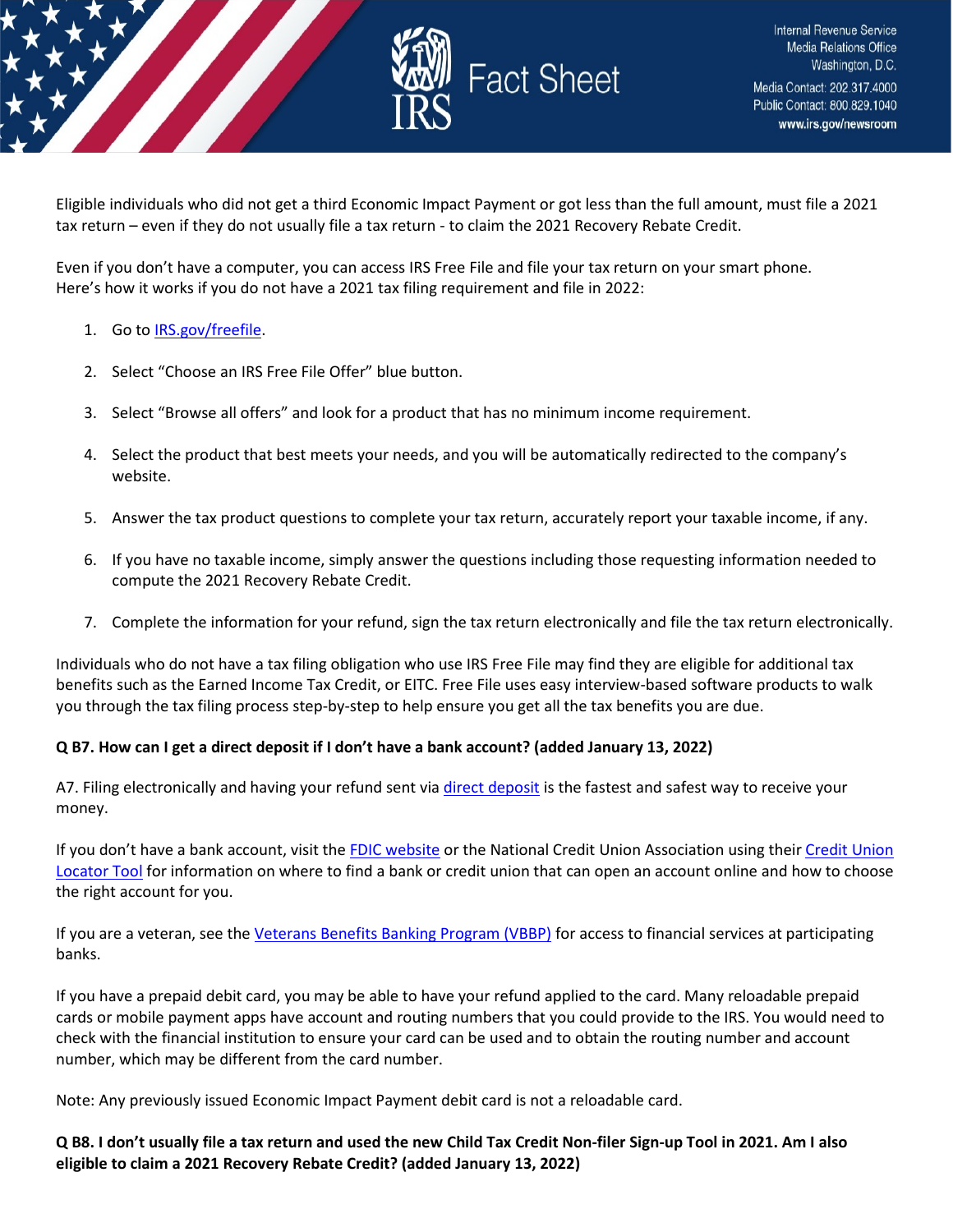

A8. Most eligible people already received their 2021 Recovery Rebate Credit in advance as third Economic Impact Payments, including those who successfully used the Non-Filers tool. We used the information you entered in the Child Tax Credit Non-Filer Sign-up Tool to calculate and send to eligible people the Third Economic Impact Payment.

If you didn't qualify for a third Economic Impact Payment or got less than the full amount and would like to know if you're eligible for the 2021 Recovery Rebate Credit, see FAQ Eligibility Requirements: What are the eligibility [requirements for the credit?](https://www.irs.gov/newsroom/2021-recovery-rebate-credit-topic-c-eligibility-for-claiming-a-recovery-rebate-credit-on-a-2021-tax-return#q1) 

# **Q B9. I'm not sure how much of the 2021 Recovery Rebate Credit I'm eligible for. If I enter the wrong amount, what will happen? (added January 13, 2022)**

A9. When you file your 2021 tax return, your tax preparation software or the line 30 worksheet found in the 202[1 Form](https://www.irs.gov/forms-pubs/about-form-1040)  [1040 and Form 1040-SR Instructions](https://www.irs.gov/forms-pubs/about-form-1040) can help you figure your Recovery Rebate Credit amount. You will need to know the amount of your third Economic Impact Payment and any plus-up payments. Log into your [Online Account](https://www.irs.gov/payments/your-online-account) to look up these amount(s) or you may also refer to the Notice 1444-C, Your Third Economic Impact Payment. In early 2022, we'll send Letter 6475 confirming the total amount of the third Economic Impact Payment and any plus-up payments you received for tax year 2021.

If you figure your 2021 Recovery Rebate Credit incorrectly, the IRS will calculate the credit for you only if you do not enter \$0 or leave line 30 of your 2021 Form 1040 or Form 1040-SR blank. Otherwise, we'll make the correction to your tax return and continue processing your return. The IRS will not contact you before making this correction, and you will not be required to provide any additional information.

If we need to correct your return, it may take longer to process, which may also slow your tax refund. We will send you a notice explaining any change made to your return. See Topic H: Correcting issues after the 2021 tax return is filed for [more information.](https://www.irs.gov/newsroom/2021-recovery-rebate-credit-topic-h-correcting-issues-after-the-2021-tax-return-is-filed)

# **DO NOT file an amended tax return**.

# **Q B10. What will happen if I enter \$0 for the credit and that amount is incorrect or I leave line 30 of 2021 Form 1040 or Form 1040-SR blank? (added January 13, 2022)**

A10. The IRS will not calculate and correct your entry if you enter \$0 or leave the line blank for the Recovery Rebate Credit. Instead, the IRS will treat your entry of \$0 or blank as your decision not to claim the Recovery Rebate Credit. Se[e Topic H: Correcting issues after the 2021 tax return is filed for more information.](https://www.irs.gov/newsroom/2021-recovery-rebate-credit-topic-h-correcting-issues-after-the-2021-tax-return-is-filed)

<span id="page-7-0"></span>2021 Recovery Rebate Credit — Topic C: Eligibility for claiming a Recovery Rebate Credit on a 2021 tax return

# **QC1. Eligibility Requirements: What are the eligibility requirements for the credit? (added January 13, 2022)**

A1. The eligibility requirements for the 2021 Recovery Rebate Credit are the same as they were for the third Economic Impact Payments, except that the credit eligibility and amount are based on your 2021 tax year information. Third Economic Impact Payments were based on your 2019 or 2020 tax year information.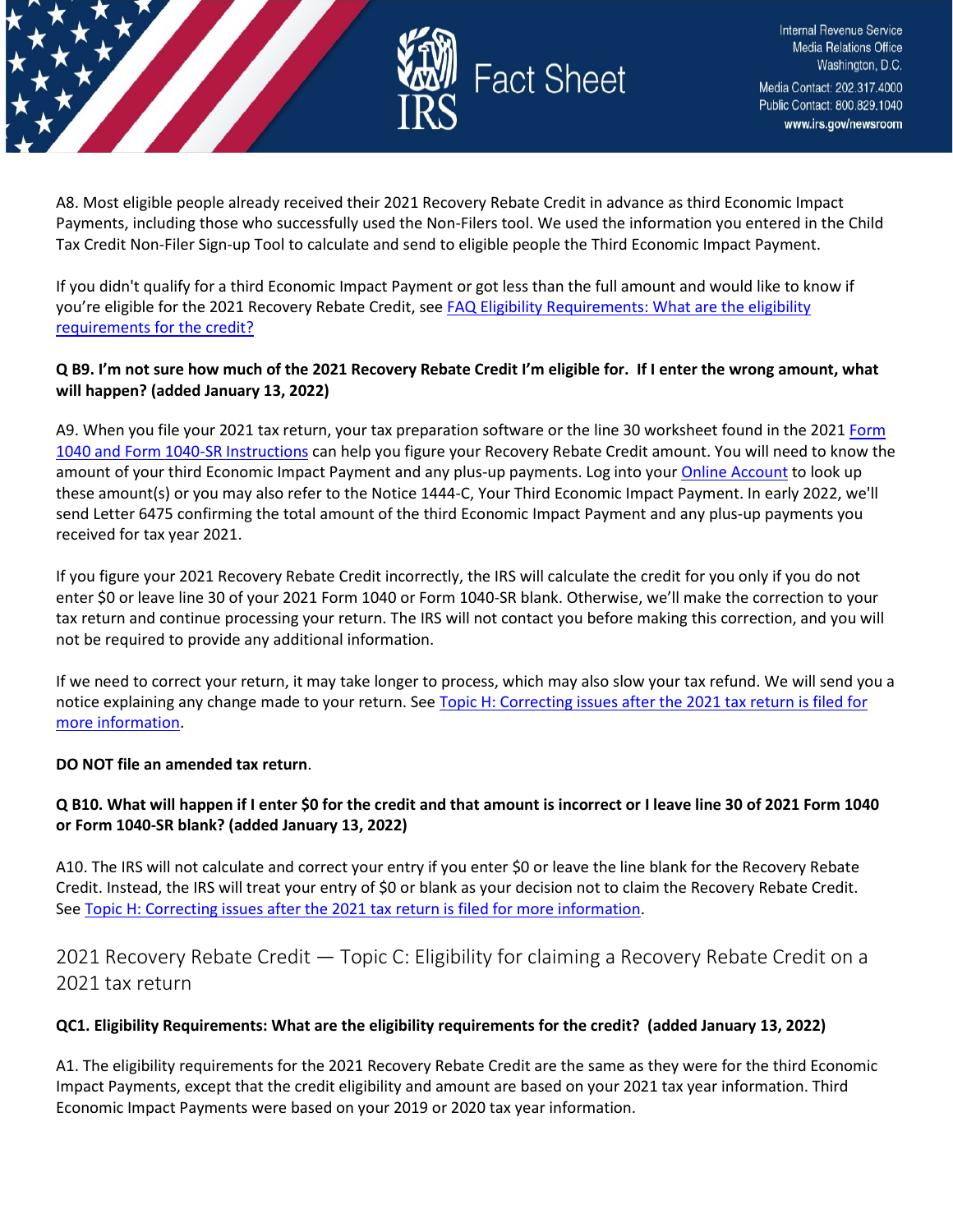

If you didn't qualify for third Economic Impact Payment or did not receive the full amount, may be eligible to claim the 2021 Recovery Rebate Credit based on your 2021 tax information. If you received the full amount for the third Economic Impact Payment, you won't need to include any information about it when you file your 2021 tax return.

You received the full amount of your third Economic Impact Payment if the total amount was:

- \$1,400 for an eligible individual who has a valid Social Security number (SSN) (\$2,800 for married couples filing a joint return if both spouses have a valid SSN or if one spouse has a valid SSN and one spouse was an active member of the U.S. Armed Forces at any time during the taxable year) plus
- \$1,400 for each qualifying dependent who has a valid SSN or Adoption Taxpayer Identification Number (ATIN) issued by the IRS

Generally, if you were a U.S. citizen or U.S. resident alien in 2021, you were not a dependent of another taxpayer, and you either have a valid SSN or claim a dependent who has a valid SSN or ATIN, you are eligible to claim the 2021 Recovery Rebate Credit. You may also be eligible if you file a joint return with your spouse, you or your spouse were a U.S. citizen or U.S. resident alien in 2021, and either you, your spouse, or both of you, have a valid SSN or you claim a dependent who has a valid SSN or ATIN.

Your credit amount will be reduced by the amount of your third Economic Impact Payment. It is then reduced if the adjusted gross income (AGI) amount on line 11 of your 2021 Form 1040 or Form 1040-SR is more than:

- \$150,000 if married and filing a joint return or filing as a qualifying widow or widower
- \$112,500 if filing as head of household or
- \$75,000 for all others.

No credit is allowed when AGI is at least the following amount:

- \$160,000 if married and filing a joint return or if filing as a qualifying widow or widower
- \$120,000 if filing as head of household or
- 80,000 for all others.

For example, a single person with no dependents and an AGI of \$77,500 will have a maximum credit of \$700 (half the full amount). Married taxpayers who file a joint return that claims two qualifying dependents and an AGI of \$155,000 will have a maximum credit \$2,800 (again, half the full amount).

You aren't eligible to claim the 2021 Recovery Rebate Credit if any of the following apply:

- You could be claimed as a dependent on another taxpayer's 2021 tax return
- You're a nonresident alien.
- You don't have a valid SSN issued to you by the due date of your tax return and you don't claim a dependent who has a valid SSN or ATIN.

Also, estates, trusts, and individuals who died before January 1, 2021 do not qualify for the 2021 Recovery Rebate Credit.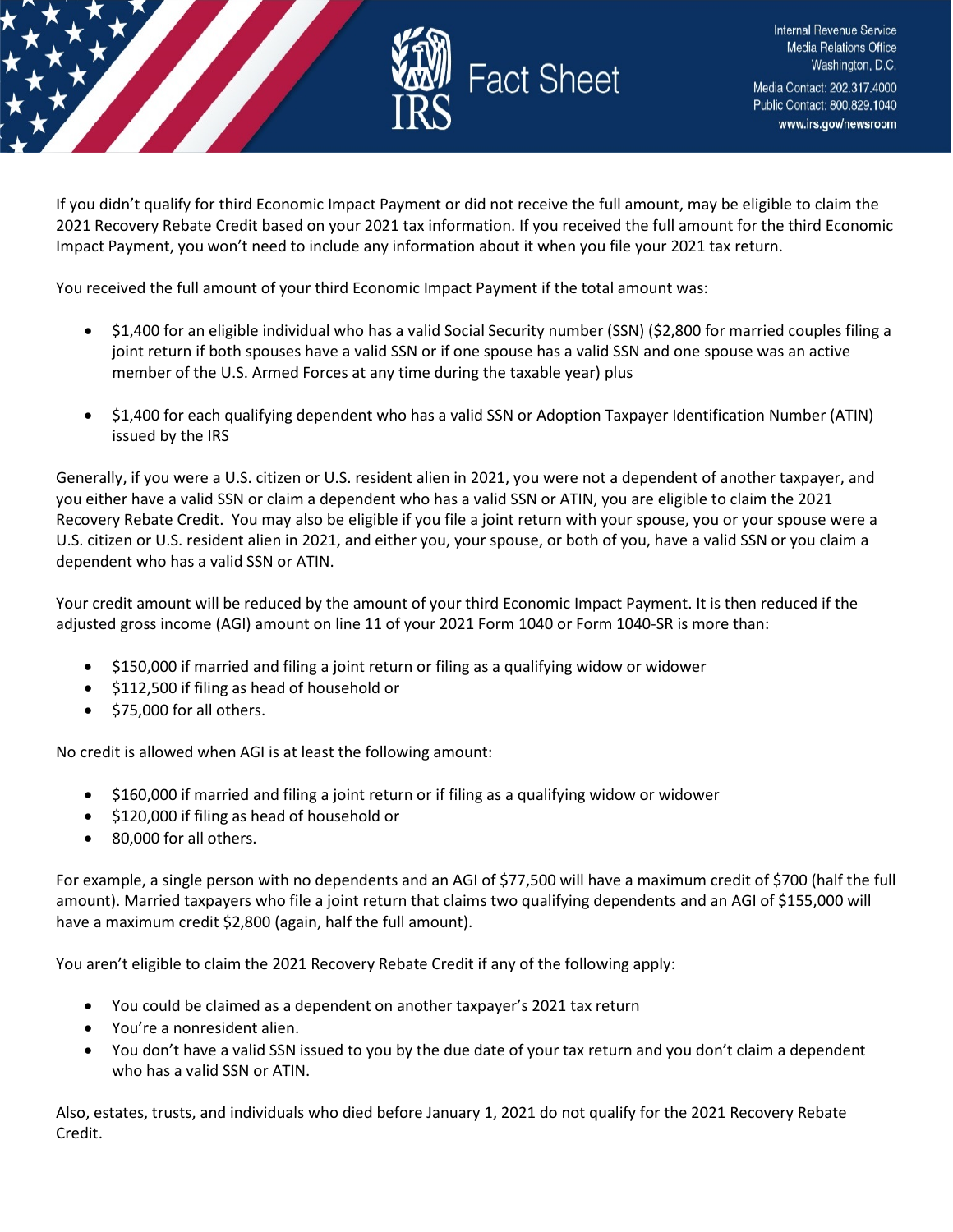

If your income is \$73,000 or less, you can file your federal tax return electronically for free through the IRS [Free File](https://www.irs.gov/filing/free-file-do-your-federal-taxes-for-free)  [Program.](https://www.irs.gov/filing/free-file-do-your-federal-taxes-for-free) The fastest way to get your tax refund is t[o file electronically](https://www.irs.gov/filing/e-file-options) and have it [direct deposited,](https://www.irs.gov/refunds/get-your-refund-faster-tell-irs-to-direct-deposit-your-refund-to-one-two-or-three-accounts) contactless and free, into your financial account. You can have your refund direct deposited into your bank account, prepaid debit card or mobile app and will need to provide routing and account numbers.

# **Q C2. Not Eligible for Third Economic Impact Payments: If I wasn't eligible for a third Economic Impact Payment, am I not eligible to claim the 2021 Recovery Rebate Credit? (added January 13, 2022)**

A2. If you were not eligible for the full third Economic Impact Payment, you may be eligible to claim the 2021 Recovery Rebate Credit since it's based on your 2021 tax return information. Third Economic Impact Payments were based on your 2019 or 2020 tax information.

Factors that may affect eligibility for the 2021 Recovery Rebate Credit include:

**Income change**: Some people may have received less than the full third Economic Impact Payment because their adjusted gross income was too high. Lower income in 2021 could make you eligible to claim the 2021 Recovery Rebate Credit.

**Qualifying dependent**: If an individual became your dependent in 2021, including by birth or adoption, you may be eligible to claim the 2021 Recovery Rebate Credit for the dependent on your 2021 tax return that you file in 2022.

**No longer a dependent**: Individuals who were claimed or could be claimed as a dependent on someone else's tax return for 2019 or 2020 may now be eligible if they can't be claimed as a dependent on someone else's tax return for 2021.

**Social Security number**: Individuals who did not have a Social Security number in 2021 but are issued one by the due date of their 2021 tax return (including an extension if the extension was requested by the due date) may now be eligible.

You'll claim the 2021 Recovery Rebate Credit when you file your 2021 tax return.

If your income is \$73,000 or less, you can file your federal tax return electronically for free through the IRS [Free File](https://www.irs.gov/filing/free-file-do-your-federal-taxes-for-free)  [Program.](https://www.irs.gov/filing/free-file-do-your-federal-taxes-for-free) The fastest way to get your tax refund is t[o file electronically](https://www.irs.gov/filing/e-file-options) and have it [direct deposited,](https://www.irs.gov/refunds/get-your-refund-faster-tell-irs-to-direct-deposit-your-refund-to-one-two-or-three-accounts) contactless and free, into your financial account. You can have your refund direct deposited into your bank account, prepaid debit card or mobile app and will need to provide routing and account numbers.

# **Q C3. Change in Eligibility: If I received a third Economic Impact Payments and, based on my 2021 tax return, I'm no longer eligible, do I need to pay that money back? (added January 13, 2022)**

A3. No, if you qualified for a third payment based on your 2019 or 2020 tax return, the law doesn't require you to pay back all or part of the payment you received based on the information reported on your 2021 tax return.

# **Q C4. Social Security Number Requirement: Do I need to have an SSN to claim the credit? (added January 13, 2022)**

A4. Generally, yes. One eligibility requirement for the 2021 Recovery Rebate Credit is that you must have a valid SSN or claim a dependent who has a valid SSN or Adoption Taxpayer Identification Number issued by the IRS.

A valid SSN for the 2021 Recovery Rebate Credit is one that is issued by the Social Security Administration by the due date of your 2021 tax return (including an extension if you requested the extension by the due date).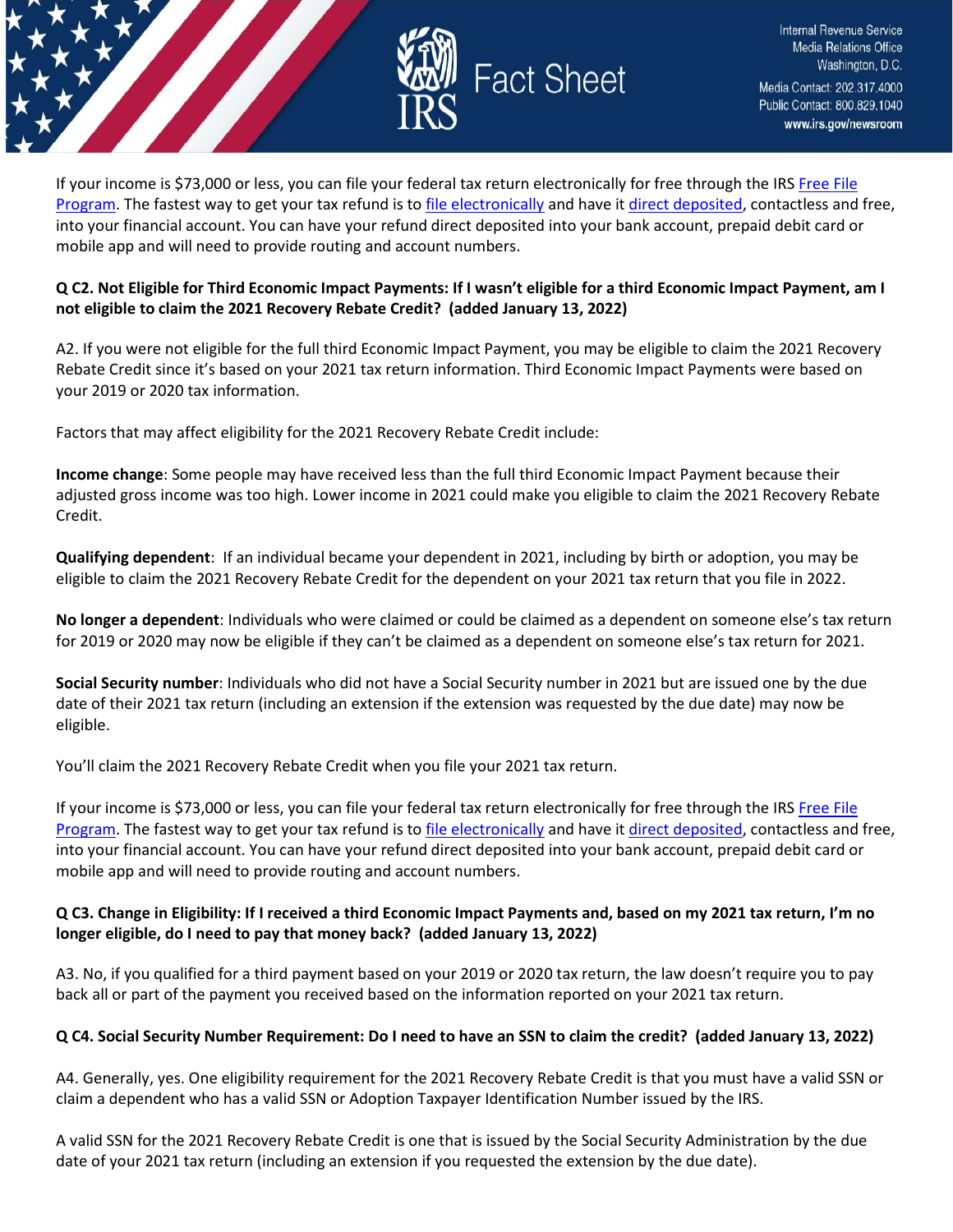

If you file jointly with your spouse and only one individual has a valid SSN, you can claim up to \$1,400 for the spouse who has a valid SSN and up to \$1,400 for each qualifying dependent claimed on the tax return.

If neither spouse has a valid SSN, you can claim only up to \$1,400 for each qualifying dependent claimed on the tax return.

**Active Military**: If either spouse is an active member of the U.S. Armed Forces at any time during the taxable year, only one spouse needs to have a valid SSN for the couple to receive up to \$2,800 for themselves, plus up to \$1,400 for each qualifying dependent.

# **Q C5. Social Security Number Spouses Filing Jointly: My spouse has an SSN and I have an ITIN. Are we eligible to claim the credit? (added January 13, 2022)**

A5. If you file jointly with your spouse and only one individual has a valid SSN, you can claim up to \$1,400 for the spouse who has a valid SSN and up to \$1,400 for each qualifying dependent claimed on the tax return.

If neither spouse has a valid SSN, you can claim only up to \$1,400 for each qualifying dependent claimed on the tax return.

A valid SSN for the credit is one that is issued by the Social Security Administration by the due date of your tax return (including an extension if you request the extension by the due date).

**Active Military**: If either spouse is an active member of the U.S. Armed Forces at any time during the taxable year, only one spouse needs to have a valid SSN for the couple to receive up to \$2,800 for themselves, plus up to \$1,400 for each qualifying dependent.

# **Q C6. Social Security number Spouses Filing Jointly if one spouse is a member of the military: My spouse has an SSN and I have an ITIN. Are we eligible for the credit? (added January 13, 2022)**

A6. If either spouse is an active member of the U.S. Armed Forces at any time during the taxable year, only one spouse needs to have a valid SSN for the couple to claim up to \$2,800 for themselves, plus up to \$1,400 for each qualifying dependent.

If spouses file separately, the spouse who has an SSN may claim the 2021 Recovery Rebate Credit; the other spouse without a valid SSN will not qualify unless claiming a qualifying dependent on the tax return.

# **Q C7. Dependents: Who's considered a qualifying dependent for the 2021 Recovery Rebate Credit? (added January 13, 2022)**

A7. If you can be claimed as a dependent on someone else's 2021 tax return, then you cannot claim a dependent on your tax return. You also can't claim the 2021 Recovery Rebate Credit.

The 2021 Recovery Rebate Credit includes up to an additional \$1,400 for each qualifying dependent you claim on your 2021 tax return. A qualifying dependent is a dependent who has a valid Social Security number (SSN) or Adoption Taxpayer Identification Number issued by the IRS. A valid SSN for the 2021 Recovery Rebate Credit is one that is issued by the Social Security Administration by the due date of your 2021 tax return (including an extension if you requested the extension by the due date).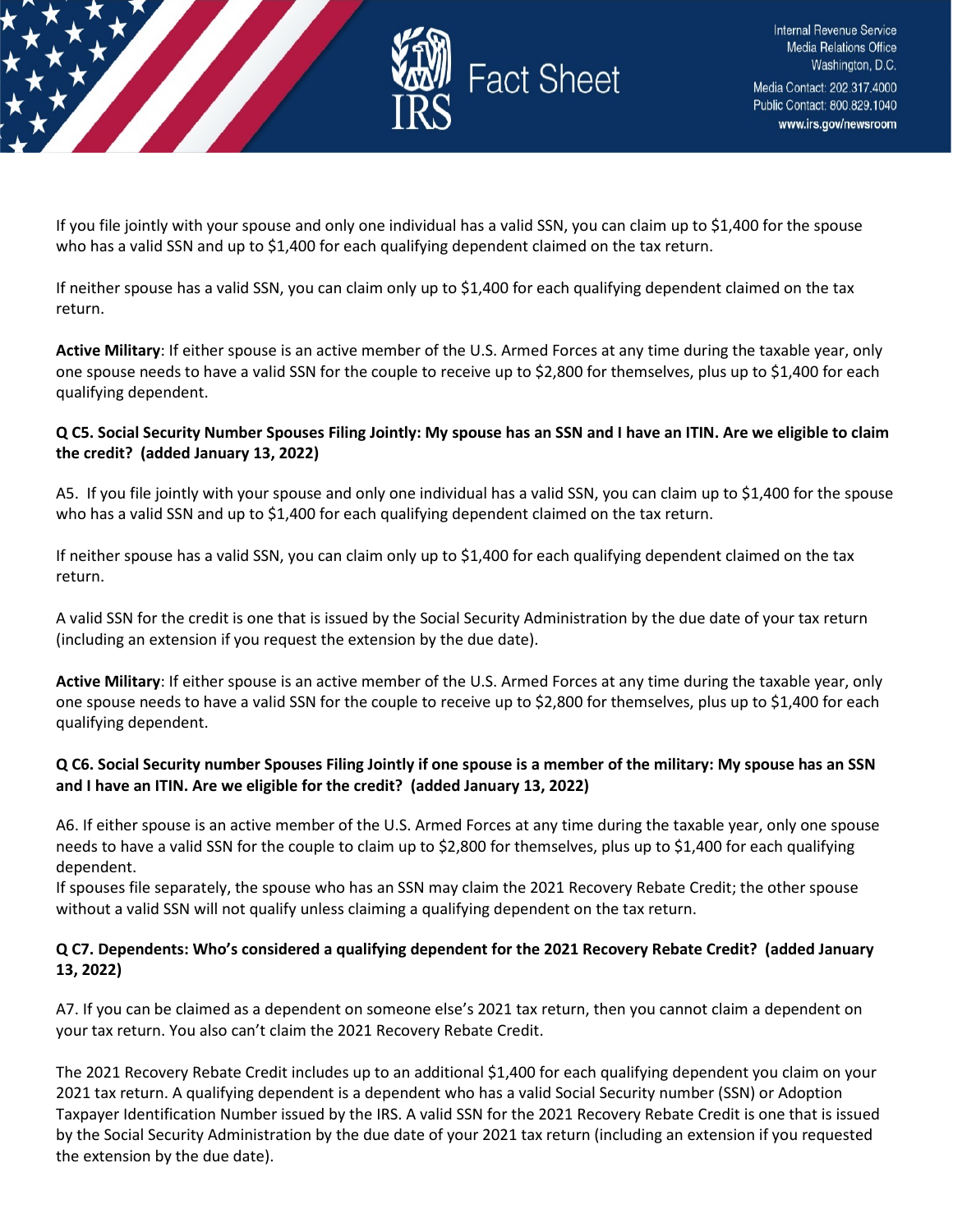

To claim a person as a dependent on your tax return, that person must be your qualifying child or qualifying relative.

A child is your qualifying child if the following conditions are met:

- **Relationship to you**: The child is your son, daughter, stepchild, eligible foster child, brother, sister, stepbrother, stepsister, half-brother, half-sister, or a descendant of any of them (for example, grandchild, niece, or nephew).
- **Age**: The child was:
	- o under age 19 at the end of the tax year and younger than you,
	- o under age 24 at the end of the tax year, a student, and younger than you, or o any age and permanently and totally disabled.
- **Citizenship**: The child's a U.S. citizen, U.S. national, U.S. resident alien, or a resident of Canada or Mexico.
- **Residency**: The child lived with you for more than half of the tax year. For exceptions to this requirement, se[e Residency Test](https://www.irs.gov/pub/irs-pdf/p501.pdf) in Publication 501, Dependents, Standard Deduction, and Filing Information.
- **Support**: The child didn't provide over half of his or her own support for the tax year.
- **Tax return**: The child doesn't file a joint return for the year (or files it only to claim a refund of withheld income tax or estimated tax paid).

A person is your qualifying relative if the following conditions are met:

- The person can't be your qualifying child or the qualifying child of any other taxpayer.
- The person either is related to you in one of several ways or lived with you all year as a member of your household (and your relationship must not violate local law).
- The person is a U.S. citizen, U.S. national, U.S. resident alien, or a resident of Canada or Mexico.
- The person's gross income for the year must be less than \$4,300. (Exceptions exist if the person is disabled.)
- You must provide more than half of the person's total support for the year. (Exceptions exist for multiple support agreements, children of divorced or separated parents, and parents who live apart.)
- The person doesn't file a joint return for the year (or files it only to claim a refund of withheld income tax or estimated tax paid).

To claim a person as a dependent on your tax return, that person must be your qualifying child or qualifying relative. See [Whom May I Claim as a Dependent?](https://www.irs.gov/help/ita/whom-may-i-claim-as-a-dependent) to determine if you can claim someone as a dependent.

# **Q C8. Dependents: Is a child born, adopted, or placed into my foster care in 2021 a qualifying dependent for the 2021 Recovery Rebate Credit? (added January 13, 2022)**

A8. Yes. The third Economic Impact Payment in 2021 did not include payments for these children because it was based on information from your 2020 or 2019 tax return, but you may claim a 2021 Recovery Rebate Credit for them if they are a qualifying dependent and you're eligible for the credit. You may claim a 2021 Recovery Rebate Credit for the qualifying dependent, if you're eligible, on your 2021 tax return that you will file in 2022.

To claim a person as a dependent on your tax return, that person must be your qualifying child or qualifying relative. See [Whom May I Claim as a Dependent?](https://www.irs.gov/help/ita/whom-may-i-claim-as-a-dependent) to determine if you can claim someone as a dependent.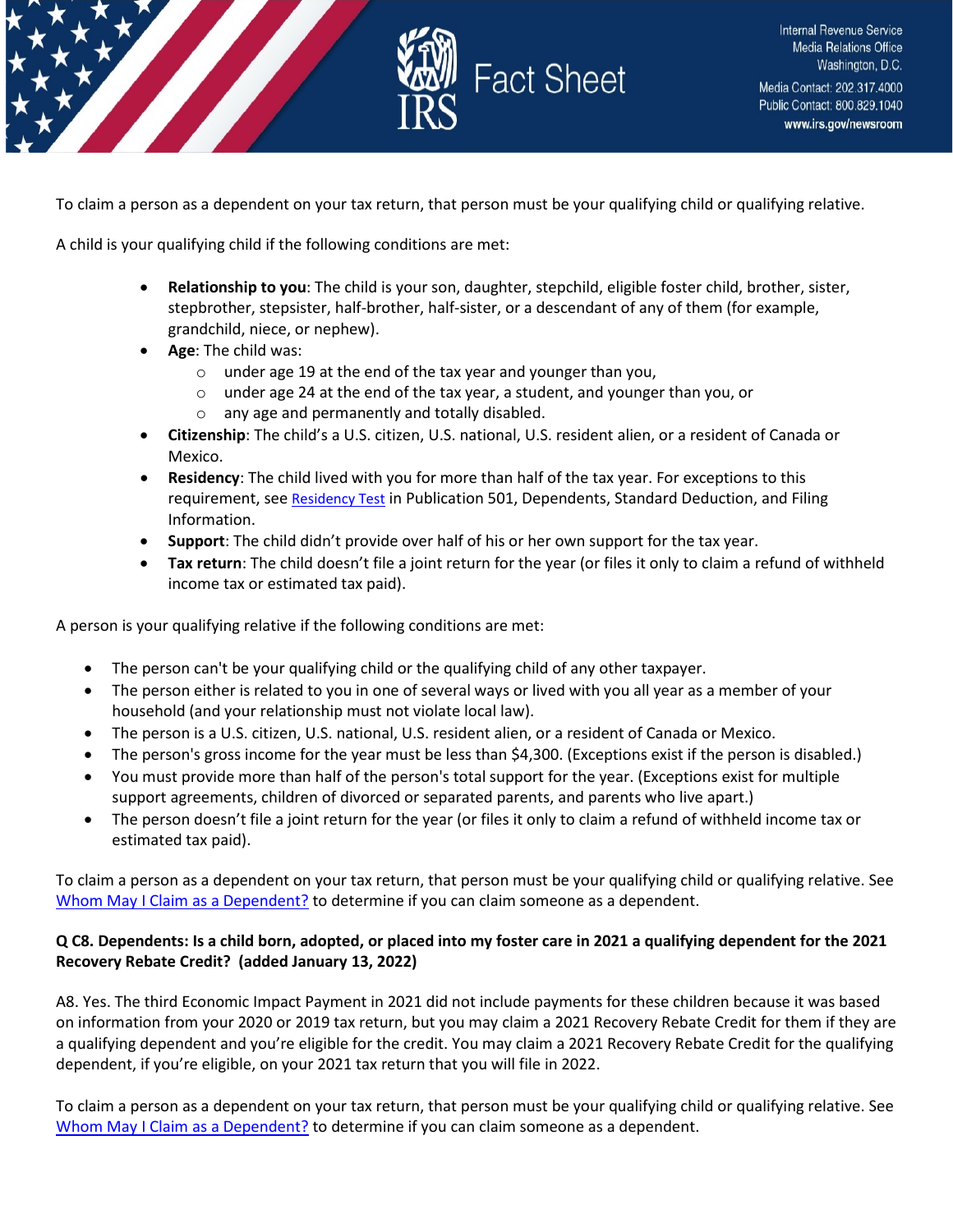

#### **Q C9. Dependents: I didn't receive the Economic Impact Payment because I was claimed as a dependent on someone else's 2020 return. Can I claim the Recovery Rebate Credit if I'm not a dependent in 2021? (added January 13, 2022)**

A9. Maybe. If you were claimed as a dependent on someone else's tax return for 2020, you were not eligible for the third Economic Impact Payment. If no one can claim you as a dependent for 2021 and you are otherwise eligible, you can claim the 2021 Recovery Rebate Credit on your 2021 tax return.

Married persons who didn't receive the third Economic Impact Payment should determine their eligibility for the Recovery Rebate Credit when filing their 2021 tax return. You and your spouse can't be claimed as a dependent on someone else's return for the 2021 tax year if you claim the 2021 Recovery Rebate Credit on a joint tax return that you and your spouse file together. See [Joint Return Test](https://www.irs.gov/pub/irs-pdf/p501.pdf) under Dependents in [Publication 501, Dependents, Standard](https://www.irs.gov/forms-pubs/about-publication-501)  [Deduction, and Filing Information.](https://www.irs.gov/forms-pubs/about-publication-501)

If yo[u file electronically,](https://www.irs.gov/filing/e-file-options) the tax preparation software will help you figure your 2021 Recovery Rebate Credit. Visit [IRS.gov/filing](https://www.irs.gov/filing) for details abou[t IRS Free File,](https://www.irs.gov/filing/free-file-do-your-federal-taxes-for-free) [Free File Fillable Forms,](https://www.irs.gov/e-file-providers/free-file-fillable-forms) [free VITA or TCE tax preparation sites](https://www.irs.gov/individuals/irs-free-tax-return-preparation-programs) in your community or finding [a trusted tax professional.](https://www.irs.gov/tax-professionals/choosing-a-tax-professional) The Recovery Rebate Credit Worksheet in the 2021 [Form 1040 and](https://www.irs.gov/forms-pubs/about-form-1040)  [Form 1040-SR instructions](https://www.irs.gov/forms-pubs/about-form-1040) can also help calculate the credit.

# **QC10. Incarcerated Individuals: Can I claim the credit if I was incarcerated in 2021? (added January 13, 2022)**

A10. Yes. Individuals will not be denied the 2021 Recovery Rebate Credit solely because they are incarcerated. An incarcerated individual may claim a 2021 Recovery Rebate Credit if all eligibility requirements are met and the individual files a 2021 tax return – even if not required to file - to claim the credit.

# **Q C11. Deceased Individuals: Are individuals who died during 2021 eligible for the 2021 Recovery Rebate Credit? (added January 13, 2022)**

A11. An individual who died in 2021 or in 2022 and did not receive the full amount of the third Economic Impact Payment may be eligible for the 2021 Recovery Rebate Credit if the individual met the eligibility requirements while alive.

An individual who died prior to January 1, 2021 does not qualify for the 2021 Recovery Rebate Credit.

# **Q C12. Social Security Number (SSN) Dependents: I don't have a valid SSN, but I have a dependent who does. May I claim a 2021 Recovery Rebate Credit for my dependent? (added January 13,2022)**

A12. A dependent who has a valid SSN is a qualifying dependent. You can claim up to \$1,400 for each qualifying dependent claimed on your tax return, even if you do not have a valid SSN, but you must meet all other eligibility and income requirements.

For example, if you file as head of household and your adjusted gross income is \$120,000 or more you would not qualify for any credit for you or your qualifying dependent. If your income was under \$120,000, you are a U.S. resident alien and not a dependent on another taxpayer's 2021 return, you can't claim \$1,400 for yourself, but you may still claim up to \$1,400 for each dependent you claimed on your return who has a valid SSN.

You can claim the 2021 Recovery Rebate Credit for your qualifying dependent by filing a 2021 tax return.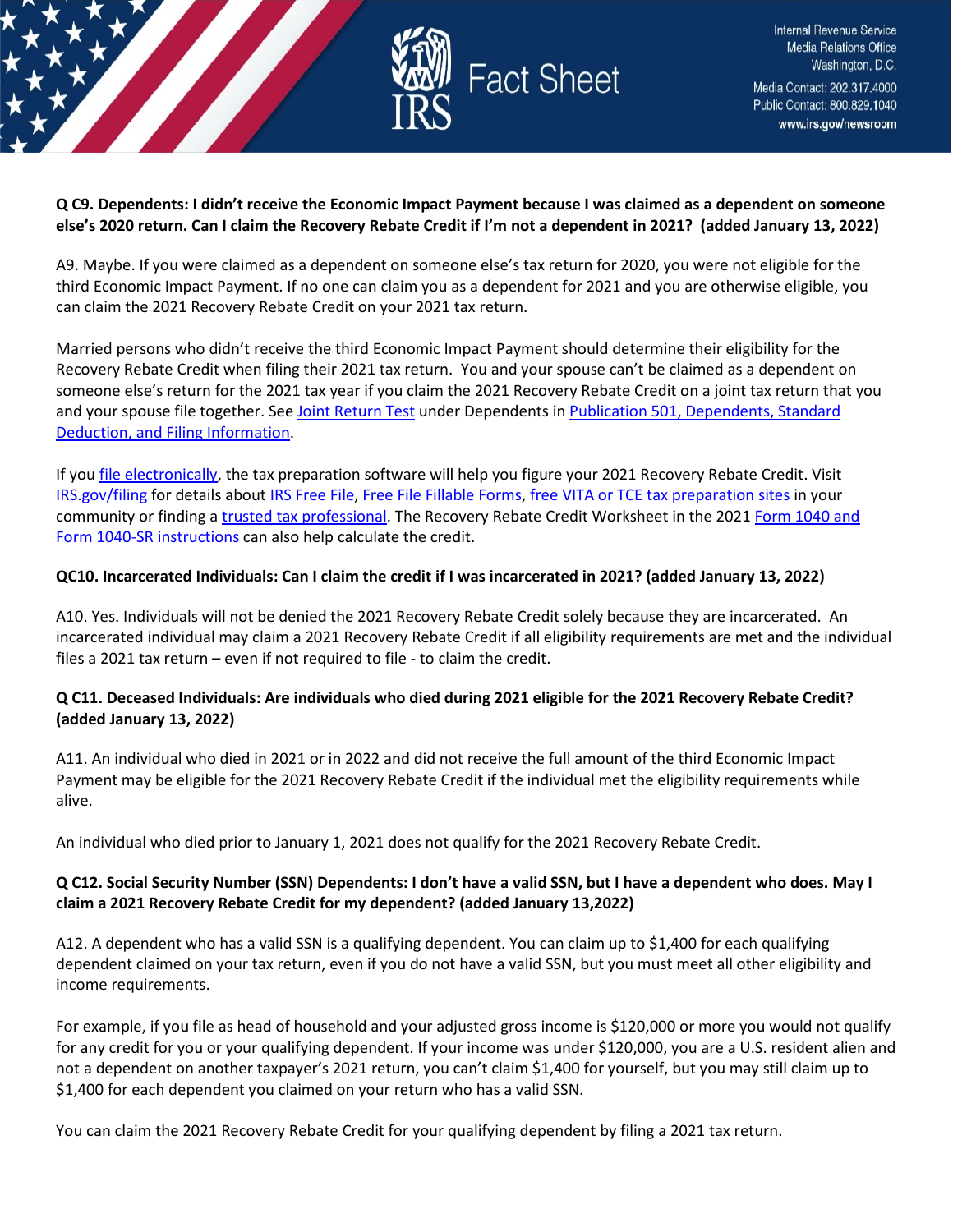

If yo[u file electronically,](https://www.irs.gov/filing/e-file-options) the tax preparation software will help you figure your 2021 Recovery Rebate Credit. Visit [IRS.gov/filing](https://www.irs.gov/filing) for details abou[t IRS Free File,](https://www.irs.gov/filing/free-file-do-your-federal-taxes-for-free) [Free File Fillable Forms,](https://www.irs.gov/e-file-providers/free-file-fillable-forms) [free VITA or TCE tax preparation sites](https://www.irs.gov/individuals/irs-free-tax-return-preparation-programs) in your community or finding [a trusted tax professional.](https://www.irs.gov/tax-professionals/choosing-a-tax-professional) The Recovery Rebate Credit Worksheet in the 2021 [Form 1040 and](https://www.irs.gov/forms-pubs/about-form-1040)  [Form 1040-SR instructions](https://www.irs.gov/forms-pubs/about-form-1040) can also help calculate the credit.

# **Q C13. U.S. Territory Residents: Can I claim a 2021 Recovery Rebate Credit if I was a bona fide resident of a U.S. territory in 2021? (added January 13, 2022)**

A13. No, you may not claim the credit from the IRS. Instead, tax authorities in U.S. territories will provide the Recovery Rebate Credit to eligible residents. Individuals who were territory residents in 2021 should direct questions about the third Economic Impact Payments received or the 2021 Recovery Rebate Credit to the tax authorities in the territories where they reside.

# <span id="page-13-0"></span>2021 Recovery Rebate Credit — Topic D: Claiming the 2021 Recovery Rebate Credit

# **Q D1. How to Claim: How do I claim the 2021 Recovery Rebate Credit? (added January 13, 2022)**

A1. You must file a 2021 tax return – even if you don't usually file taxes - to claim a Recovery Rebate Credit, even if you are otherwise not required to file a tax return. Your 2021 Recovery Rebate Credit will reduce any tax you owe for 2021 or be included in your tax refund.

[File electronically](https://www.irs.gov/filing/e-file-options) and tax preparation software will help you figure your Recovery Rebate Credit. The Recovery Rebate Credit Worksheet in the 2021 [Form 1040 and Form 1040-SR instructions](https://www.irs.gov/forms-pubs/about-form-1040) can also help determine if you are eligible for the credit.

If your income is \$73,000 or less, you can file your federal tax return electronically for free through the IRS [Free File](https://www.irs.gov/filing/free-file-do-your-federal-taxes-for-free)  [Program.](https://www.irs.gov/filing/free-file-do-your-federal-taxes-for-free) The fastest way to get your tax refund is to file electronically and have it [direct deposited,](https://www.irs.gov/refunds/get-your-refund-faster-tell-irs-to-direct-deposit-your-refund-to-one-two-or-three-accounts) contactless and free, into your financial account. You can have your refund direct deposited into your bank account, prepaid debit card or mobile app and will need to provide routing and account numbers.

# **Q D2. The IRS hasn't finished processing my 2020 tax return. Can I file my 2021 tax return – even if I don't usually file taxes - to claim the 2021 Recovery Rebate Credit if I did not get my full amount of the third Economic Impact Payment? (added January 13, 2022)**

A2. Yes. If you did not receive the full amount of the third Economic Impact Payment and you are eligible for the 2021 Recovery Rebate Credit, you can file your 2021 tax return – even if you don't usually file taxes - to claim the credit even if your 2020 tax return hasn't finished processing. Your 2021 Recovery Rebate Credit will reduce any tax you owe for 2021 or be included in your tax refund.

**NOTE**: By law, the IRS cannot issue third Economic Impact Payments after December 31, 2021.

Avoid processing delays that can slow your refund by filing a complete and accurate tax return. You will need the total amount of your third Economic Impact payment and any plus-up payments to claim the 2021 Recovery Rebate Credit, which you can find in your [Online Account.](https://www.irs.gov/payments/your-online-account) Any third Economic Impact Payments you received will reduce the amount of the credit you claim on your tax return.

[File your 2021 tax return electronically](https://www.irs.gov/filing/e-file-options) and the tax preparation software will help you figure your 2021 Recovery Rebate Credit. Your Recovery Rebate Credit will reduce any tax you owe for 2021 or be included in your tax refund, and can be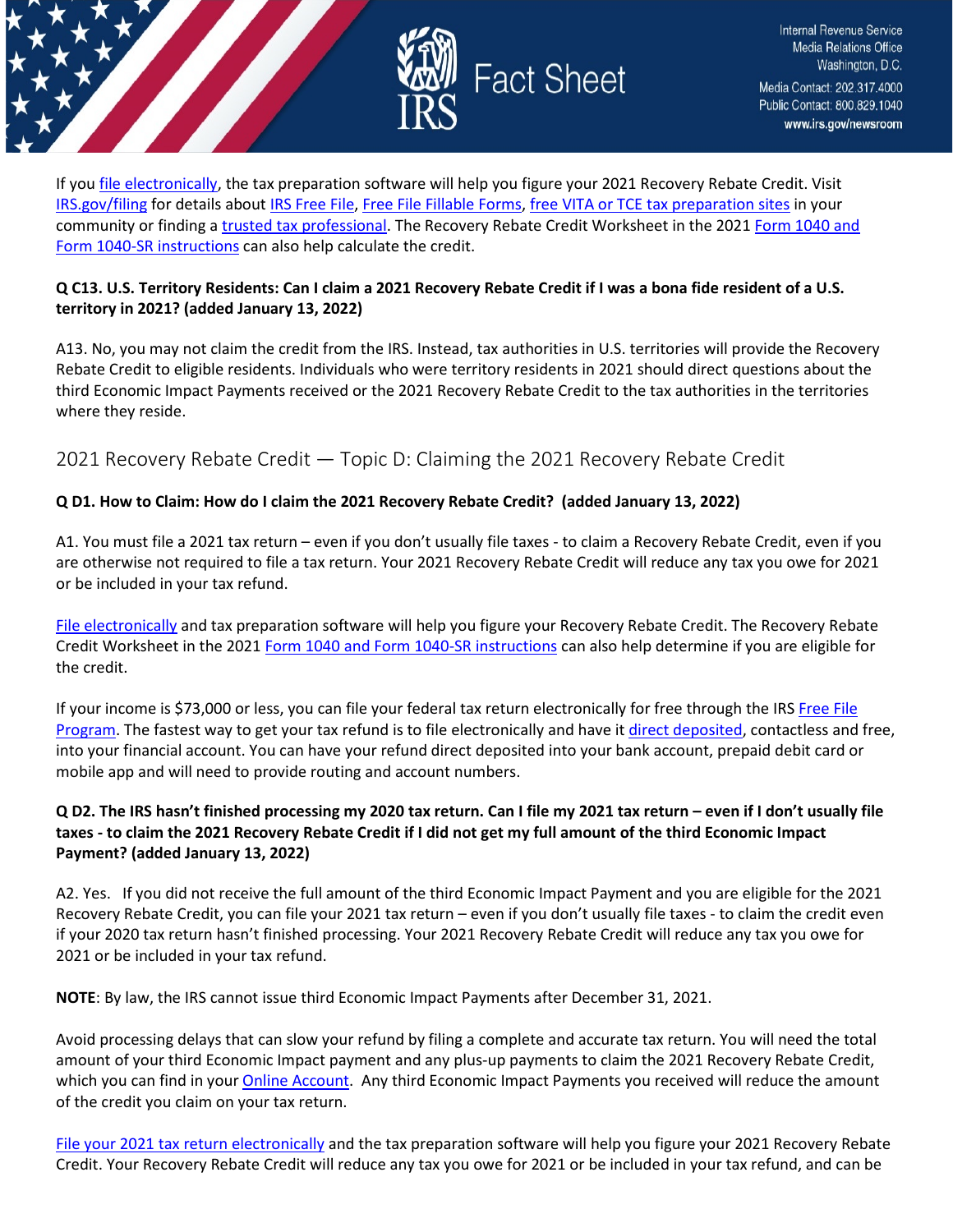

[direct deposited](https://www.irs.gov/refunds/get-your-refund-faster-tell-irs-to-direct-deposit-your-refund-to-one-two-or-three-accounts) into your financial account. You can use a bank account, prepaid debit card or alternative financial products for your direct deposit. You will need to provide routing and account numbers.

Visit [IRS.gov/filing](https://www.irs.gov/filing) for details about [IRS Free File,](https://www.irs.gov/filing/free-file-do-your-federal-taxes-for-free) [Free File Fillable Forms](https://www.irs.gov/e-file-providers/free-file-fillable-forms) or finding [a trusted tax professional.](https://www.irs.gov/tax-professionals/choosing-a-tax-professional) The Recovery Rebate Credit Worksheet in the 2021 [Form 1040 and Form 1040-SR instructions](https://www.irs.gov/forms-pubs/about-form-1040) can also help calculate the credit.

See the Special Instructions to Validate Your 2021 Electronic Tax Return on IRS.gov if you need help.

# **Q D3. I'm not required to file a return for 2021, and I received my third Economic Impact Payment based on my 2021 federal benefits, but it did not include amounts for my spouse or qualifying dependents. Should I file a 2021 tax return – even if I don't usually file taxes - to get an additional amount? (added January 13, 2022)**

A3. Yes. If you did not receive the full amount of the third Economic Impact Payment, you must file a 2021 tax return to claim a 2021 Recovery Rebate Credit even if you are otherwise not required to file. This includes amounts for your spouse, if eligible, and qualifying dependents reported on your 2021 tax return for whom you did not receive a third payment.

Your 2021 Recovery Rebate Credit will reduce any tax you owe for 2021 or be included in your tax refund.

If your income is \$73,000 or less, you can file your federal tax return electronically for free through th[e IRS Free File](https://www.irs.gov/filing/free-file-do-your-federal-taxes-for-free)  [Program.](https://www.irs.gov/filing/free-file-do-your-federal-taxes-for-free) The fastest way to get your tax refund is t[o file electronically](https://www.irs.gov/filing/e-file-options) and have it direct deposited, contactless and free, into your financial account. You can have your refund [direct deposited](https://www.irs.gov/refunds/get-your-refund-faster-tell-irs-to-direct-deposit-your-refund-to-one-two-or-three-accounts) into your bank account, prepaid debit card or mobile app and will need to provide routing and account numbers.

#### **Q D4. What is the quickest way to get the 2021 Recovery Rebate Credit? (added January 13, 2022)**

A4. You must file a 2021 tax return – to claim a 2021 Recovery Rebate Credit, even if you are otherwise not required to file a tax return. Your 2021 Recovery Rebate Credit will reduce any tax you owe for 2021 or be included in your tax refund.

The fastest and most accurate way for you is to file is electronically where the tax preparation software will help you figure your 2021 Recovery Rebate Credit. Visit [IRS.gov/filing](https://www.irs.gov/filing) for details about IRS [Free File,](https://www.irs.gov/filing/free-file-do-your-federal-taxes-for-free) [Free File Fillable Forms](https://www.irs.gov/e-file-providers/free-file-fillable-forms) or finding a [trusted tax professional.](https://www.irs.gov/tax-professionals/choosing-a-tax-professional) The Recovery Rebate Credit Worksheet in the 2021 [Form 1040 and Form 1040-SR](https://www.irs.gov/forms-pubs/about-form-1040)  [instructions](https://www.irs.gov/forms-pubs/about-form-1040) can also help determine if you are eligible to claim the credit.

The fastest way to get your tax refund is to [file electronically](https://www.irs.gov/filing/e-file-options) and have i[t direct deposited,](https://www.irs.gov/refunds/get-your-refund-faster-tell-irs-to-direct-deposit-your-refund-to-one-two-or-three-accounts) contactless and free, into your financial account. You can have your refund direct deposited into your bank account, prepaid debit card or mobile app and will need to provide routing and account numbers.

# **Q D5. Where can I get help completing my 2021 tax return for the 2021 Recovery Rebate Credit if I can't do it myself? (added January 13, 2022)**

A5. If you are unable to or choose not to use th[e IRS Free File](https://www.irs.gov/filing/free-file-do-your-federal-taxes-for-free) o[r Free File Fillable Forms](https://www.irs.gov/e-file-providers/free-file-fillable-forms) to file your 2021 tax return – even if you don't usually file taxes - to claim the 2021 Recovery Rebate Credit, there are various types of tax return preparers, including certified public accountants, enrolled agents, attorneys and others who can assist you in filing your return. See [Need someone to prepare your tax return?](https://www.irs.gov/tax-professionals/choosing-a-tax-professional) For information on how to choose the right preparer for you.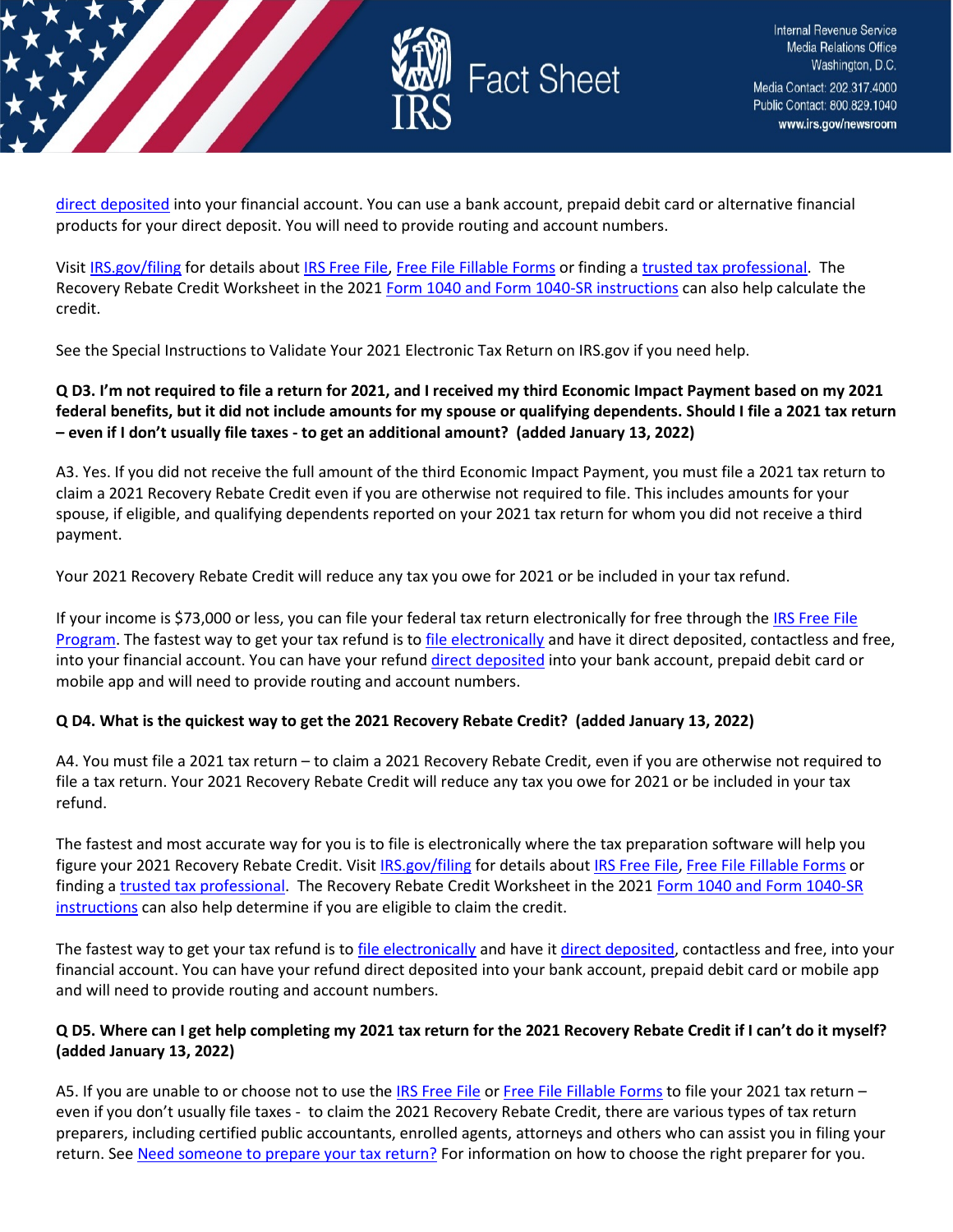

#### **Q D6. Where can I find the amount of my Third Economic Impact Payment? (added January 13, 2022)**

A6. To find the amount of your Economic Impact Payments, check:

**Your [Online Account](https://www.irs.gov/payments/your-online-account)**: This is an online IRS application that allows you to securely access your individual account information. The amount of your third Economic Impact Payment is shown on the Tax Records tab/page under the section "Economic Impact Payment Information". If you and your spouse received joint payments, each of you will need to sign into your own account to retrieve your separate amounts.

**IRS letters**: We mailed Notice 1444-C that shows the third Economic Impact Payment to the address we have on file. If you received a joint payment with your spouse, the letter shows the total amount of payments. If you file separate 2021 tax returns, each of you must enter half of the amount of the payment.

**Letter 6475**: In January 2022, we'll send this letter confirming the total amount of the third Economic Impact Payment and any plus-up payments you received for tax year 2021. If you received joint payments with your spouse, the letter shows the total amount of payment. If you file separate 2021 tax returns, each of you must enter half of the amount of the payment.

**Your 2021 account transcript**: You can request this online or by mail usin[g Get Transcript.](https://www.irs.gov/individuals/get-transcript) You may also call us at 800- 908-9946 to have one sent by mail or you can submit [Form 4506-T.](https://www.irs.gov/forms-pubs/about-form-4506-t) If you received joint payments with your spouse, the transcript shows the total amount of each payment under the primary taxpayer. If you file separate 2021 tax returns, each of you must enter half of the amount of the payment.

<span id="page-15-0"></span>2021 Recovery Rebate Credit — Topic E: Calculating the 2021 Recovery Rebate Credit

#### **Q E1. How do I figure the credit? (added January 13, 2022)**

A1. You must file a 2021 tax return to claim a 2021 Recovery Rebate Credit, even if you usually don't file a tax return. See the 2021 Recovery Rebate Credit FAQs — Topic B: [Claiming the Recovery Rebate Credit](https://www.irs.gov/newsroom/2021-recovery-rebate-credit-topic-b-claiming-the-2021-recovery-rebate-credit-if-you-arent-required-to-file-a-tax-return) if you aren't required to file [a tax return.](https://www.irs.gov/newsroom/2021-recovery-rebate-credit-topic-b-claiming-the-2021-recovery-rebate-credit-if-you-arent-required-to-file-a-tax-return)

To figure the credit on your tax return, you will need to know the amount of any third Economic Impact Payments you received. This includes any plus-up payments.

Log into your [online account](https://www.irs.gov/payments/your-online-account) to find your Economic Impact Payment amounts. You can also refer to IRS Notice 1444-C mailed to your address of record. In January 2022, we'll send Letter 6475 confirming the total amount of the third Economic Impact Payment and any plus-up payments you received for tax year 2021. See: Where can I find the amount of my Third Economic Impact Payment?

The fastest and most accurate way for you is to file is electronically where the tax preparation software will help you figure your 2021 Recovery Rebate Credit.

You can also use the Recovery Rebate Credit Worksheet in the 2021 Form 1040 and Form [1040-SR instructions](https://www.irs.gov/forms-pubs/about-form-1040) to help determine if you are eligible for the credit.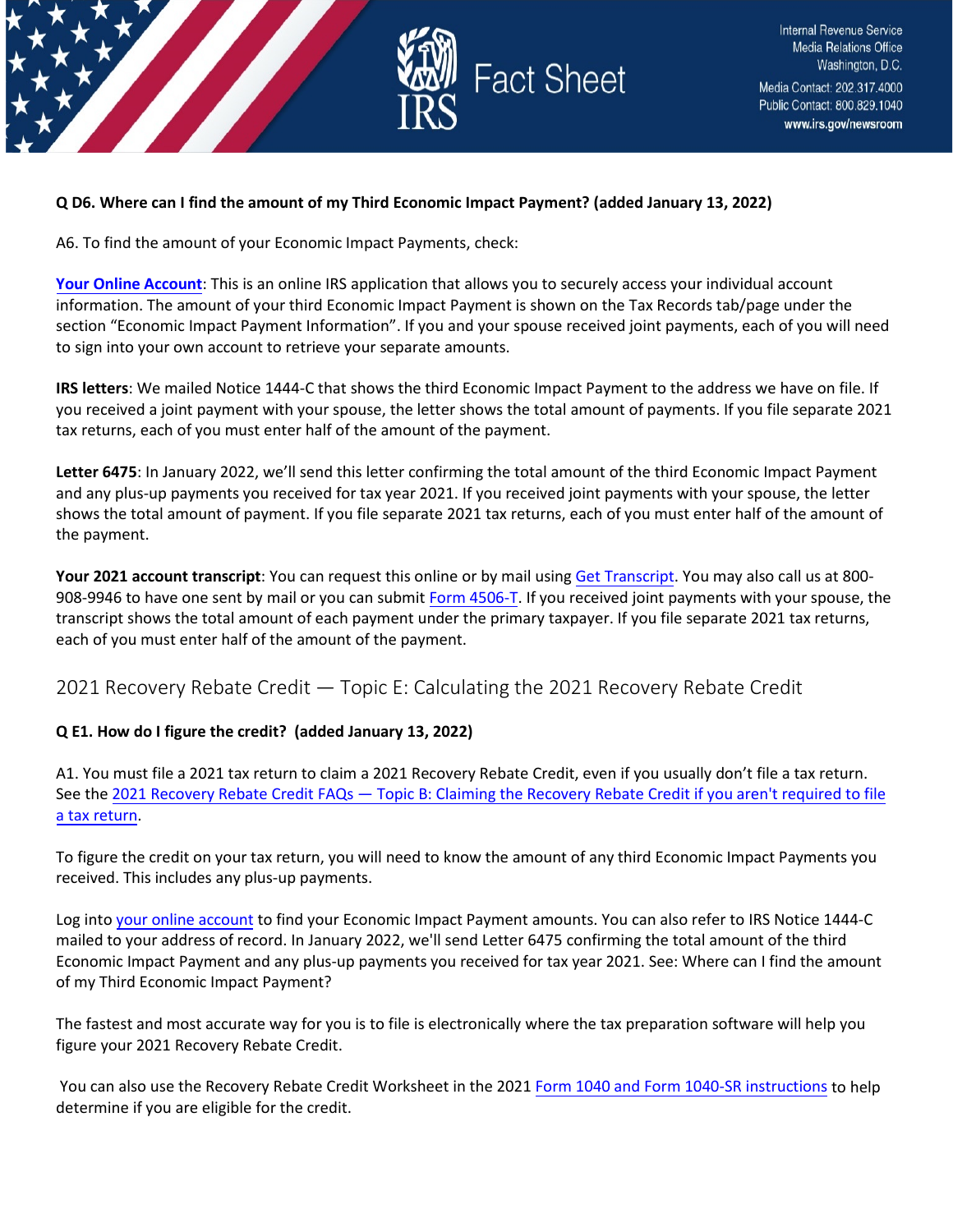

# **Q E2. Errors: Will the IRS figure the credit for me on my 2021 tax return? What happens if I claim an incorrect amount? (added January 13, 2022)**

A2. If you're eligible, you'll need to file a 2021 tax return to claim the 2021 Recovery Rebate Credit even if you aren't required to file a tax return. Line 30 on 2021 Form 1040 and Form 1040-SR is used to claim the Recovery Rebate Credit. File a complete and accurate return – even if you don't usually file taxes - to avoid processing delays that slow your tax refund.

The IRS will not calculate the Recovery Rebate Credit for you or correct your entry if you enter \$0 or leave the line blank for the credit.

If you make a mistake on the Line 30 amount (\$1 or more), we will calculate the correct amount of the Recovery Rebate Credit, correct your tax return, and continue processing it. This will delay the processing of your return. We will send you a notice explaining any changes we make.

To calculate and claim the Recovery Rebate Credit, you'll need the amounts of any third Economic Impact Payments, including plus-up payments that you received. Log into [your online](https://www.irs.gov/payments/your-online-account) account to find your third Economic Impact Payment amounts. You can also refer to IRS Notice 1444-C mailed to your address of record. In early 2022, we'll send Letter 6475 confirming the total amount of the third Economic Impact Payment and any plus-up payments you received for tax year 2021. See: Where can I find the amount of my Third Economic Impact Payment?

[File electronically](https://www.irs.gov/filing/e-file-options) and the tax preparation software will help you figure your 2021 Recovery Rebate Credit. Visit [IRS.gov/filing](https://www.irs.gov/filing) for details about [IRS Free File,](https://www.irs.gov/filing/free-file-do-your-federal-taxes-for-free) [Free File Fillable Forms](https://www.irs.gov/e-file-providers/free-file-fillable-forms) or finding [a trusted tax professional.](https://www.irs.gov/tax-professionals/choosing-a-tax-professional) The Recovery Rebate Credit Worksheet in the 2021 Form 1040 and [Form 1040-SR instructions](https://www.irs.gov/forms-pubs/about-form-1040) can also help determine if you are eligible to claim the credit and the amount to enter on line 30.

Your 2021 Recovery Rebate Credit will reduce any tax you owe for 2021 or be included in your tax refund. The fastest way to get your tax refund is to [file electronically](https://www.irs.gov/filing/e-file-options) and have it [direct deposited,](https://www.irs.gov/refunds/get-your-refund-faster-tell-irs-to-direct-deposit-your-refund-to-one-two-or-three-accounts) contactless and free, into your financial account. You can have your refund direct deposited into your bank account, prepaid debit card or mobile app and will need to provide routing and account numbers.

# **Q E3. Worksheet: Am I required to complete the 2021 Recovery Rebate Credit Worksheet? (added January 13, 2022)**

A3. There is no need to claim the 2021 Recovery Rebate Credit or complete the worksheet if you received the full amount of the third Economic Impact Payment.

If you didn't receive the full amount of the third Economic Impact Payment, then the 2021 Recovery Rebate Credit Worksheet will help you find out how much of the credit you qualify for when filing your 2021 tax return. Completing the worksheet is not required, but it may be helpful for you to use it and keep it for your records.

To calculate and claim the 2021 Recovery Rebate Credit, you'll need to know the amounts of any third Economic Impact Payments you received. This includes any plus-up payments. Log into your online account to find your third Economic Impact Payment amounts. You can also refer to IRS Notice 1444-C mailed to your address of record. In early 2022, we'll send Letter 6475 confirming the total amount of the third Economic Impact Payment and any plus-up payments you received in 2021. See: Where can I find the amount of my Third Economic Impact Payment?

Your 2021 Recovery Rebate Credit will reduce any tax you owe for 2021 or be included in your tax refund.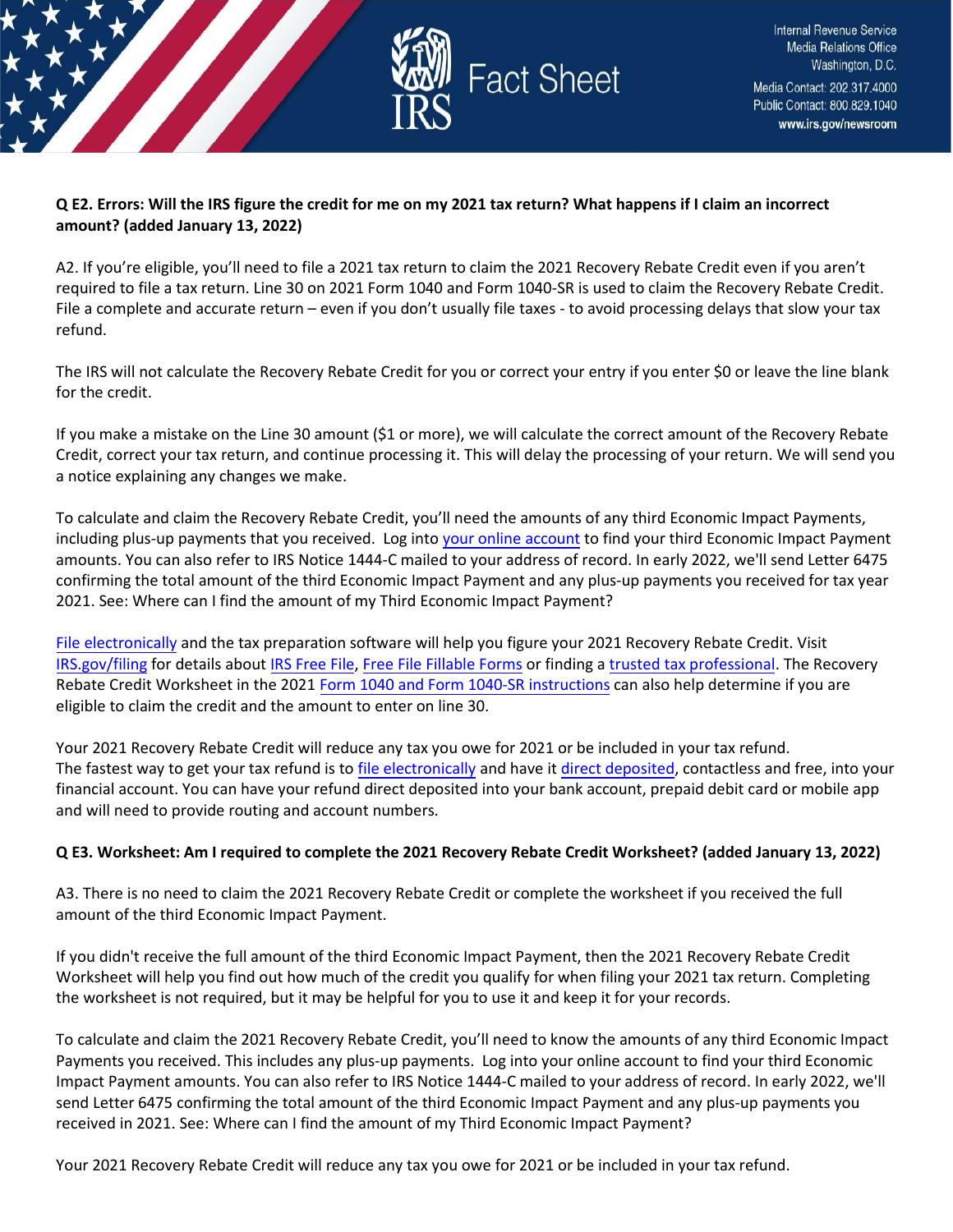

If your income is \$73,000 or less, you can file your federal tax return electronically for free through the IRS [Free File](https://www.irs.gov/filing/free-file-do-your-federal-taxes-for-free) Program. The fastest way to get your tax refund is t[o file electronically](https://www.irs.gov/filing/e-file-options) and have it direct deposited, contactless and free, into your financial account. You can have your refund [direct deposited](https://www.irs.gov/refunds/get-your-refund-faster-tell-irs-to-direct-deposit-your-refund-to-one-two-or-three-accounts) into your bank account, prepaid debit card or mobile app and will need to provide routing and account numbers.

# **Q E4. Deadline: Will I still be able to claim the credit if I file my tax return after the filing deadline? (added January 13, 2022)**

A4. Your 2021 tax refund will include your 2021 Recovery Rebate Credit.

To claim any refund, you generally must file your tax return within 3 years from the date the return was due (including extensions if you requested the extension by the due date) to get that refund. This includes any amount of the 2021 Recovery Rebate Credit included in your refund.

# **Q E5. Not Required to File a Return: How do I claim the credit if I'm not required to file a 2021 tax return? (added January 13, 2022)**

A5. The only way to get a Recovery Rebate Credit is to file a 2021 tax return, even if you are otherwise not required to file a tax return. The fastest and most accurate way for you is to file is electronically where the tax preparation software will help you figure your 2021 Recovery Rebate Credit. Visit [IRS.gov/filing](https://www.irs.gov/filing) for details abou[t IRS Free File,](https://www.irs.gov/filing/free-file-do-your-federal-taxes-for-free) Free File Fillable [Forms](https://www.irs.gov/e-file-providers/free-file-fillable-forms) or finding [a trusted tax professional.](https://www.irs.gov/tax-professionals/choosing-a-tax-professional) The Recovery Rebate Credit Worksheet in the 2021 Form 1040 and Form [1040-SR instructions](https://www.irs.gov/forms-pubs/about-form-1040) can also help determine if you are eligible to claim the credit.

Your 2021 Recovery Rebate Credit will reduce any tax you owe for 2021 or be included in your tax refund. The fastest way to get your tax refund is to *file electronically* and have it direct deposited, contactless and free, into your financial account. You can have your refund [direct deposited](https://www.irs.gov/refunds/get-your-refund-faster-tell-irs-to-direct-deposit-your-refund-to-one-two-or-three-accounts) into your bank account, prepaid debit card or mobile app and will need to provide routing and account numbers.

See the [Claiming the Recovery Rebate Credit if you aren't required to file a tax return FAQ section.](https://www.irs.gov/newsroom/2021-recovery-rebate-credit-topic-b-claiming-the-2021-recovery-rebate-credit-if-you-arent-required-to-file-a-tax-return)

# **Q E6. Joint Return Deceased Spouse: How do I complete the 2021 Recovery Rebate Credit Worksheet if I received joint Economic Impact Payments with my spouse who died before January 1, 2021? (added January 13, 2022)**

A6. If your spouse died before January 1, 2021, and you received third Economic Impact Payments that included an amount for your deceased spouse, return the decedent's portion of the payment as described in Does someone who [died qualify for the payment?](https://www.irs.gov/newsroom/questions-and-answers-about-the-first-economic-impact-payment-topic-a-eligibility)

If you did not get the full amount for the third Economic Impact Payment, you may be eligible to claim the 2021 Recovery Rebate Credit. Do not include your deceased spouse's portion of the Economic Impact Payment (no more than \$1,400) on the worksheet when filing your 2021 tax return. You should only include your portion of the payment and the amount for any qualifying children on the worksheet.

If your 2021 tax return has been processed and you didn't claim the credit on your return but are eligible for it, you must file an amended return to claim the credit. See the 2021 Recovery Rebate Credit FAQs - Topic G: Correcting issues after [the 2021 tax return is filed.](https://www.irs.gov/newsroom/2021-recovery-rebate-credit-topic-g-finding-the-third-economic-impact-payment-amount-to-calculate-the-2021-recovery-rebate-credit)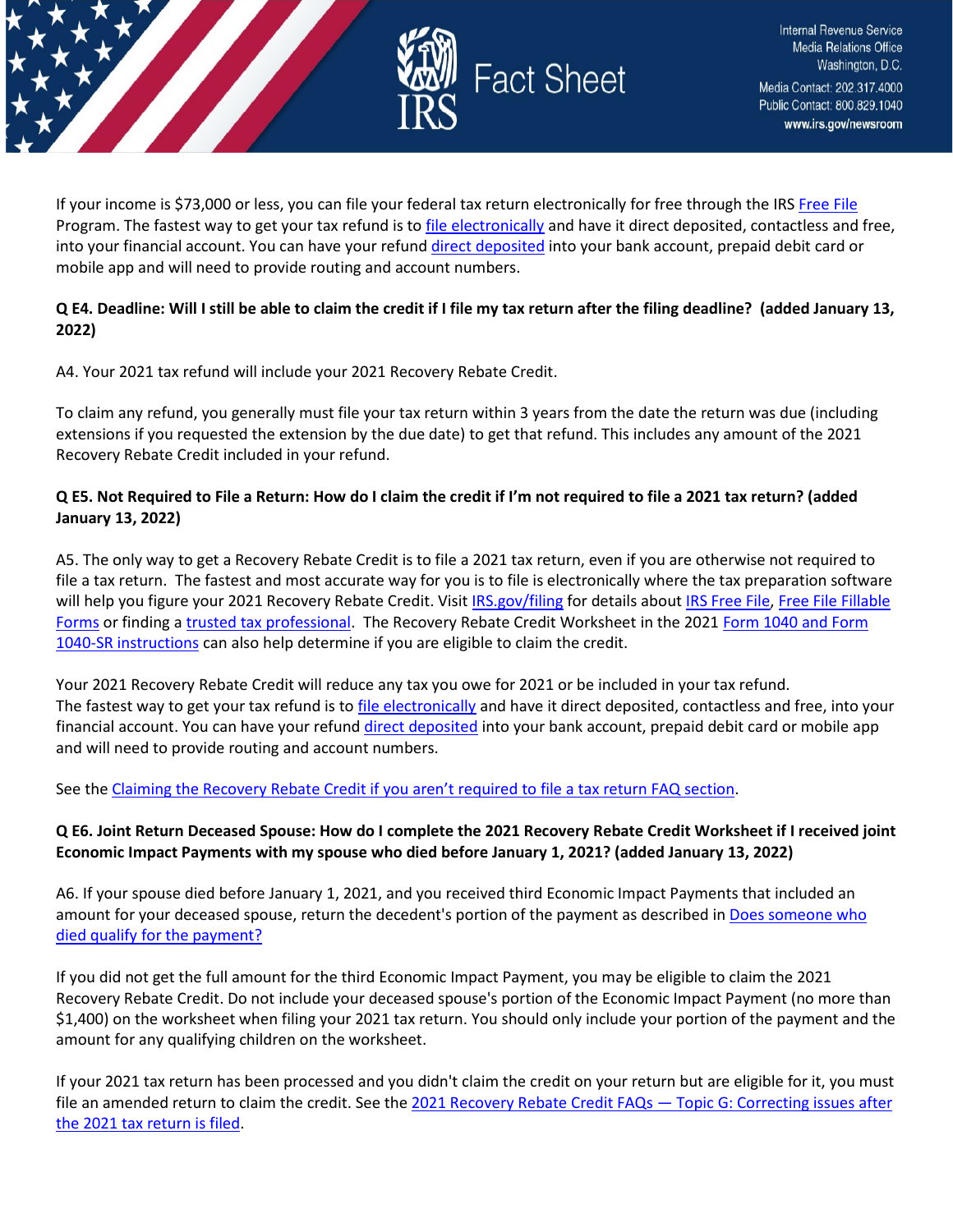

# **Q E7. Joint Return Deceased Spouse: How do I complete the 2021 Recovery Rebate Credit Worksheet if my spouse died in 2021? (added January 13, 2022)**

A7. If you are filing your 2021 return with your deceased spouse as married filing jointly, you should enter \$2,800 on line 6 of the worksheet and \$1,400 on line 8 of the worksheet (if you answered "Yes" to question 2 or 3 in the worksheet). Also include the amount of any third Economic Impact Payments you both received on lines 16 and 19 of the worksheet. Please refer to the 2021 [Form 1040 and Form 1040-SR instructions](https://www.irs.gov/forms-pubs/about-form-1040) for more information.

# **Q E8. Joint Return: What if I'm filing a joint return with my spouse this year and my spouse received a third Economic Impact Payment, but I did not? (added January 13, 2022)**

A8. If you did not receive the full amount for the third Economic Impact Payment and you and your spouse meet all the eligibility requirements based on your 2021 tax return, you may claim the 2021 Recovery Rebate Credit.

The only way to get a 2021 Recovery Rebate Credit is to file a 2021 tax return, even if you are otherwise not required to file a tax return. When you answer the tax preparation software questions or complete the 2021 Recovery Rebate Credit Worksheet for a joint tax return with your spouse, enter the combined third Economic Impact Payment amounts you and your spouse received.

Your 2021 Recovery Rebate Credit will reduce any tax you owe for 2021 or be included in your tax refund. If your income is \$73,000 or less, you can file your federal tax return electronically for free through the IRS [Free File](https://www.irs.gov/filing/free-file-do-your-federal-taxes-for-free) Program. The fastest way to get your tax refund is t[o file electronically](https://www.irs.gov/filing/e-file-options) and have it [direct deposited,](https://www.irs.gov/refunds/get-your-refund-faster-tell-irs-to-direct-deposit-your-refund-to-one-two-or-three-accounts) contactless and free, into your financial account. You can have your refund direct deposited into your bank account, prepaid debit card or mobile app and will need to provide routing and account numbers.

# **Q E9. Federal Benefits Recipients: I'm a federal benefits recipient who didn't receive a third Economic Impact Payment and who is not required to file a 2021 tax return. How do I claim the credit? (added January 13, 2022)**

A9. The only way to get a 2021 Recovery Rebate Credit is to file a 2021 tax return, even if you are otherwise not required to file a tax return. The fastest and most accurate way for you is to file is electronically where the tax preparation software will help you figure your Recovery Rebate Credit. Visi[t IRS.gov/filing](https://www.irs.gov/filing) for details about [IRS Free File,](https://www.irs.gov/filing/free-file-do-your-federal-taxes-for-free) Free File [Fillable Forms](https://www.irs.gov/e-file-providers/free-file-fillable-forms) or finding [a trusted tax professional.](https://www.irs.gov/tax-professionals/choosing-a-tax-professional) The Recovery Rebate Credit Worksheet in the 2021 Form 1040 and [Form 1040-SR instructions](https://www.irs.gov/forms-pubs/about-form-1040) can also help determine if you are eligible to claim the credit.

Your 2021 Recovery Rebate Credit will reduce any tax you owe for 2021 or be included in your tax refund.

The fastest way to get your tax refund is to [file electronically](https://www.irs.gov/filing/e-file-options) and have i[t direct deposited,](https://www.irs.gov/refunds/get-your-refund-faster-tell-irs-to-direct-deposit-your-refund-to-one-two-or-three-accounts) contactless and free, into your financial account. You can have your refund direct deposited into your bank account, prepaid debit card or mobile app and will need to provide routing and account numbers.

# **Q E10. Third Economic Impact Payment Reporting: Do I have to report my third Economic Impact Payment as income on my 2021 tax return? (added January 13, 2022)**

A10. No, the third payment is not includible in your 2021 gross income. You should not include the payments as income on your Federal income tax return or pay income tax on them. They will not affect your income for purposes of determining eligibility for federal government assistance or benefit programs.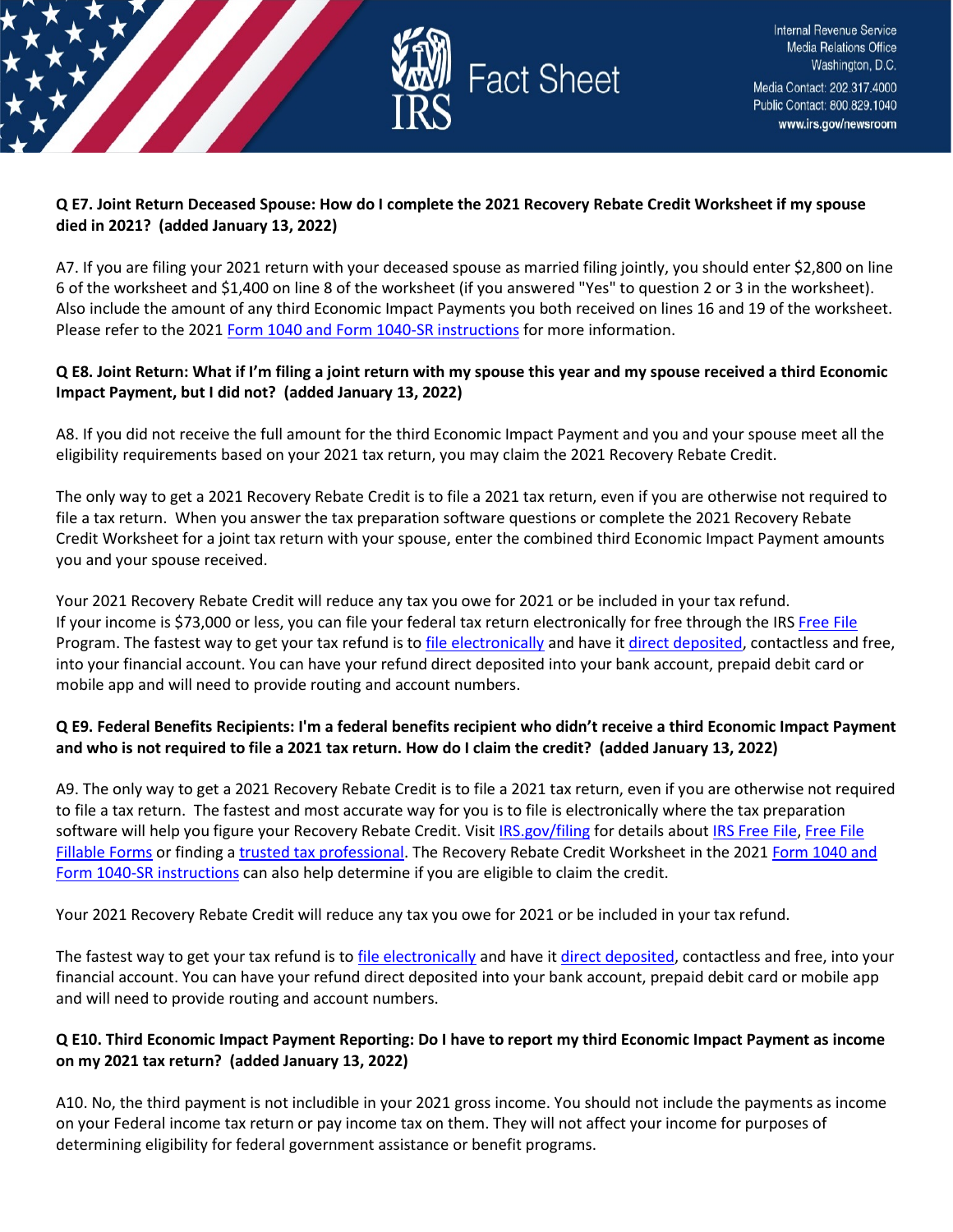

# **Q E11. Joint Economic Impact Payments: What if my spouse and I received a joint third Economic Impact Payment and we are not filing a joint 2021 tax return? (added January 13, 2022)**

A11. When third Economic Impact Payments were jointly issued to two spouses, each spouse must claim half the payment when calculating the 2021 Recovery Rebate Credit if they are not filing their 2021 tax return jointly. Each spouse must enter half the payment in the tax preparation software or on the 2021 Recovery Rebate Credit Worksheet. If filing a joint return, you will include the total amount of the third payment issued to you and your spouse.

The fastest and most accurate way for you is to file is electronically where the tax preparation software will help you figure your 2021 Recovery Rebate Credit. Visit [IRS.gov/filing](https://www.irs.gov/filing) for details abou[t IRS Free File,](https://www.irs.gov/filing/free-file-do-your-federal-taxes-for-free) [Free File Fillable Forms](https://www.irs.gov/e-file-providers/free-file-fillable-forms) or finding a [trusted tax professional.](https://www.irs.gov/tax-professionals/choosing-a-tax-professional) The Recovery Rebate Credit Worksheet in the 2021 Form 1040 and Form 1040-SR [instructions](https://www.irs.gov/forms-pubs/about-form-1040) can also help determine if you are eligible for the credit.

Log into your [online account](https://www.irs.gov/payments/your-online-account) to view the amounts of your third Economic Impact Payments. You can also refer to your Notice 1444-C, Your Third Economic Impact Payment, which shows the amount of the third payment. In early 2022, we'll send Letter 6475 confirming the total amount of the third Economic Impact Payment and any plus-up payments you received in 2021. See: [Where can I find the amount of my Third Economic Impact Payment?](https://www.irs.gov/newsroom/2021-recovery-rebate-credit-topic-d-claiming-the-2021-recovery-rebate-credit#q6) 

# **Q E12. Joint Economic Impact Payments: What if my Economic Impact Payment was sent to my ex-spouse and I never received my half? (added January 13, 2022)**

A12. When a third Economic Impact Payment was issued jointly to two spouses, each spouse is treated as receiving half the payment. When determining any 2021 Recovery Rebate Credit, each spouse must enter half the payment in the tax preparation software or on the 2021 Recovery Rebate Credit Worksheet.

**NOTE**: If the third Economic Impact Payment was based on a return was filed without your consent, refer to [Missing Economic Impact Payment: If I didn't receive the third Economic Impact Payments because a 2019 or](file:///C:%5CUsers%5CV0HBB%5CAppData%5CLocal%5CMicrosoft%5CWindows%5CINetCache%5CContent.Outlook%5CVOS5EG3Y%5CMissing%20Economic%20Impact%20Payment:%20If%20I%20didn)  [2020 joint return was filed in my name without my consent, can I claim the 2021 Recovery Rebate Credit?](file:///C:%5CUsers%5CV0HBB%5CAppData%5CLocal%5CMicrosoft%5CWindows%5CINetCache%5CContent.Outlook%5CVOS5EG3Y%5CMissing%20Economic%20Impact%20Payment:%20If%20I%20didn) 

The fastest and most accurate way to file is electronically where the tax preparation software will help you figure your 2021 Recovery Rebate Credit. Visit [IRS.gov/filing](https://www.irs.gov/filing) for details about [IRS Free File,](https://www.irs.gov/filing/free-file-do-your-federal-taxes-for-free) [Free File Fillable Forms](https://www.irs.gov/e-file-providers/free-file-fillable-forms) or finding a [trusted tax professional.](https://www.irs.gov/tax-professionals/choosing-a-tax-professional) The Recovery Rebate Credit Worksheet in the 2021 [Form 1040 and Form 1040-SR instructions](https://www.irs.gov/forms-pubs/about-form-1040) can also help determine if you are eligible for the credit.

Log into your [online account](https://www.irs.gov/payments/your-online-account) to view the amounts of your third Economic Impact Payments. You can also refer to your Notice 1444-C, Your Third Economic Impact Payment, which shows the amount of the third payment. In early 2022, we'll send Letter 6475 confirming the total amount of the third Economic Impact Payment and any plus-up payments you received in 2021. See: Where can I find the amount of my Third Economic Impact Payment?

# **Q E13. EIP Card Not Activated: I received an EIP card for my third Economic Impact Payment but didn't activate it to use the funds. Can I claim the full amount of the credit? (added January 13, 2022)**

A13. No, you must reduce your 2021 Recovery Rebate Credit amount by the amount of third Economic Impact Payments that were loaded on the EIP cards. Whether you have activated your card is not relevant to the requirement that your 2021 Recovery Rebate Credit amount be reduced by the amount of the third Economic Impact Payment.

Your EIP card will continue to be available for use once you properly activate it. If not activated, no action will be taken on the card until it expires. The funds will remain valid on the card and accessible once you activate the card. The funds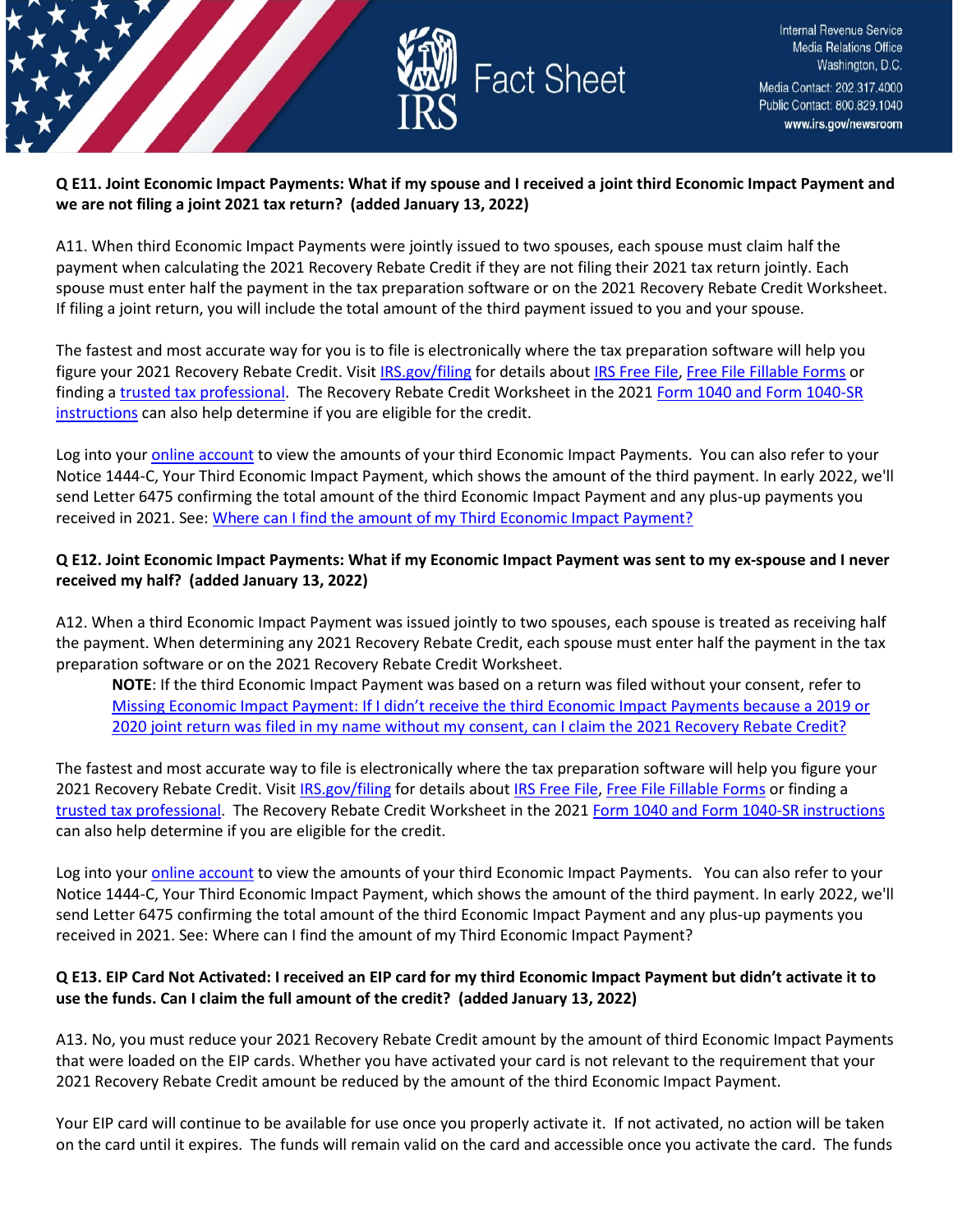

will not be returned to the IRS, unless you return the card to MetaBank®. If your card is lost or destroyed, you can request a replacement by contacting MetaBank®, N.A., at 800-240-8100 (option 2 from the main menu).

#### For more information, visi[t EIPcard.com.](https://www.eipcard.com/)

#### **Q E14. Filing Status Change: My filing status in 2021 is different from that in 2020. Does this affect the amount of the credit I can claim? (added January 13, 2022)**

A14. Maybe. When a third Economic Impact Payment was issued jointly to two spouses, each spouse is treated as receiving half the payment.

If your filing status for 2021 changed to or from Married Filing Jointly or if you remarried in 2021, each spouse should include their half of the third Economic Impact Payment when entering information into the tax preparation software or completing the worksheet to determine the amount of the 2021 Recovery Rebate Credit.

# **Q E15. Dependents: Can my 2021 Recovery Rebate Credit include an amount for a qualifying dependent if the dependent received the third Economic Impact Payment or someone else received the third Economic Impact Payment for the dependent? (added January 13, 2022)**

A15. Yes, if you meet the eligibility requirements to claim the 2021 Recovery Rebate Credit. The amount of your credit may include up to \$1,400 for a qualifying dependent you are claiming on your 2021 return.

**Note: Qualifying dependents expanded for 2021 Recovery Rebate Credit**. Unlike the 2020 Recovery Rebate Credit, the 2021 credit includes additional amounts for all dependents, not just children under 17. Eligible individuals can claim the 2021 credit based on all of their qualifying dependents claimed on their return, including older relatives like college students, adults with disabilities, parents, and grandparents.

When you answer the tax preparation software questions or complete the 2021 Recovery Rebate Credit Worksheet, include only the third Economic Impact Payment amounts issued to you (and your spouse, if filing a 2021 joint return). Do not include third Economic Impact Payment amounts issued to anyone else, even if their payments included amounts for an individual who is your qualifying dependent for 2021. See: Where can I find the amount of my Third Economic Impact Payment?

Your 2021 Recovery Rebate Credit will reduce any tax you owe for 2021 or be included in your tax refund. If your income is \$73,000 or less, you can file your federal tax return electronically for free through the IRS [Free File](https://www.irs.gov/filing/free-file-do-your-federal-taxes-for-free) Program. The fastest way to get your tax refund is t[o file electronically](https://www.irs.gov/filing/e-file-options) and have it [direct deposited,](https://www.irs.gov/refunds/get-your-refund-faster-tell-irs-to-direct-deposit-your-refund-to-one-two-or-three-accounts) contactless and free, into your financial account. You can have your refund direct deposited into your bank account, prepaid debit card or mobile app and will need to provide routing and account numbers.

# **Q E16. Who's a qualifying dependent for the Recovery Rebate Credit? (added January 13, 2022)**

A16. The 2021 Recovery Rebate Credit includes up to an additional \$1,400 for each qualifying dependent you claim on your 2021 tax return. A qualifying dependent is a dependent who has a valid Social Security number (SSN) or Adoption Taxpayer Identification Number issued by the IRS. A valid SSN for the 2021 Recovery Rebate Credit is one that is issued by the Social Security Administration by the due date of your 2021 tax return (including an extension if you requested the extension by the due date).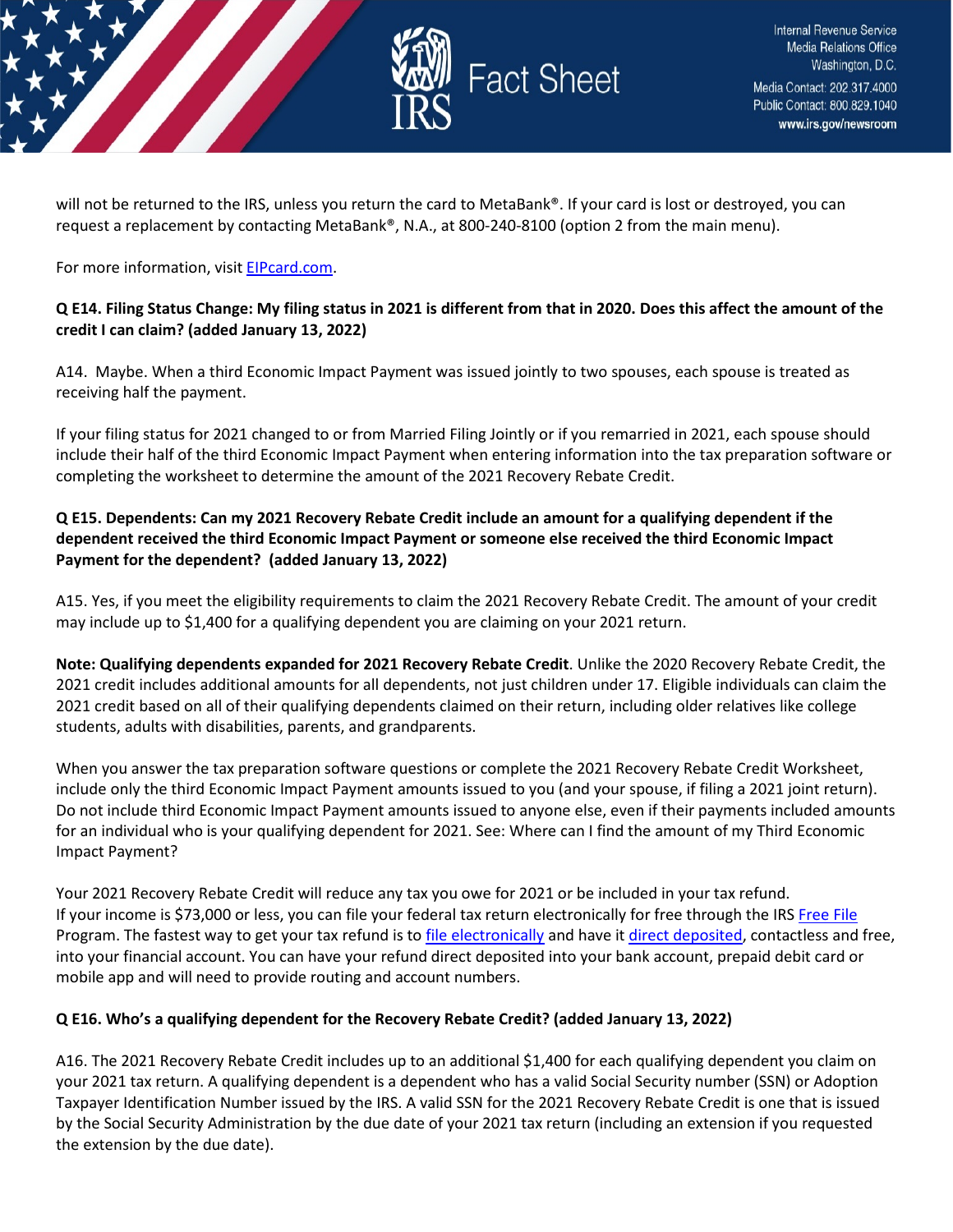

To claim a person as a dependent on your tax return, that person must be your qualifying child or qualifying relative. If you can be claimed as a dependent on someone else's 2021 tax return, then you cannot claim a dependent on your tax return. You also can't claim the 2021 Recovery Rebate Credit.

Se[e Topic C: Eligibility for claiming a Recovery Rebate Credit on a 2021 tax return](https://www.irs.gov/newsroom/2021-recovery-rebate-credit-topic-c-eligibility-for-claiming-a-recovery-rebate-credit-on-a-2021-tax-return) for more information.

**Q E17. Dependents: My third Economic Impact Payments included an amount for a dependent who was not my dependent in 2021. I have another qualifying dependent, born in 2021 to claim on my 2021 tax return who wasn't my qualifying dependent for the third Economic Impact Payment. Will I receive a 2021 Recovery Rebate Credit for the qualifying dependent born in 2021 who I will claim as a dependent for 2021? (added January 13, 2022)**

A17. The third Economic Impact Payment was an advance payment of the 2021 Recovery Rebate Credit. To issue the Economic Impact Payments as quickly as possible, applicable laws allowed the IRS to use your 2020 tax information. If your 2020 tax return was not on file, the IRS used your 2019 tax return information.

Generally, if you had the same number of qualifying dependents on your 2020 tax return that you'll have on your 2021 tax return – even if they are not the same dependents – it's likely we already issued you the full amount of the 2021 Recovery Rebate Credit as the third Economic Impact Payment.

If you were issued the full amount of the third Economic Impact Payment, you won't be eligible to claim the 2021 Recovery Rebate Credit for your dependent born in 2021 even though that child is a qualifying dependent for the credit. You were issued the full amount of the Recovery Rebate Credit if the third Economic Impact Payment was \$1,400 (\$2,800 if married filing jointly for 2021) plus \$1,400 for the number of qualifying dependents you had in 2021.

If you didn't receive the full amount of the third Economic Impact Payment and you meet all the eligibility requirements based on your 2021 tax return, you may claim the 2021 Recovery Rebate Credit.

<span id="page-21-0"></span>2021 Recovery Rebate Credit — Topic F: Receiving the Credit on a 2021 Tax Return

# **Q F1. Credit Delivery: How and when can I expect to get my 2021 credit? (added January 13, 2022)**

A1. If you didn't qualify for the third Economic Impact Payment or did not receive the full amount, you may be eligible to claim the 2021 Recovery Rebate Credit based on your 2021 tax information.

If you are eligible for the 2021 Recovery Rebate Credit, the credit amount will reduce the amount of tax you owe for 2021. If more than the tax you owe, it will be included as part of your 2021 tax refund. It will not be issued separately. You will receive your 2021 Recovery Rebate Credit included in your refund after your 2021 tax return is processed. If your income is \$73,000 or less, you can file your federal tax return electronically for free through the IRS [Free File](https://www.irs.gov/filing/free-file-do-your-federal-taxes-for-free) Program. The fastest way to get your tax refund is t[o file electronically](https://www.irs.gov/filing/e-file-options) and have it [direct deposited,](https://www.irs.gov/refunds/get-your-refund-faster-tell-irs-to-direct-deposit-your-refund-to-one-two-or-three-accounts) contactless and free, into your financial account. You can have your refund direct deposited into your bank account, prepaid debit card or mobile app and will need to provide routing and account numbers.

You can check the status of your refund unde[r Where's My Refund?](https://www.irs.gov/refunds) Generally, you will receive your refund within 3 weeks if you file electronically or 8 weeks if you mail your return. If the IRS identifies an error in your calculation for this (or anything else reported on your return), it could cause a delay while we make any necessary corrections.

# **Q F2. Back Taxes: Will the credit be applied to back taxes I owe? (added January 13, 2022)**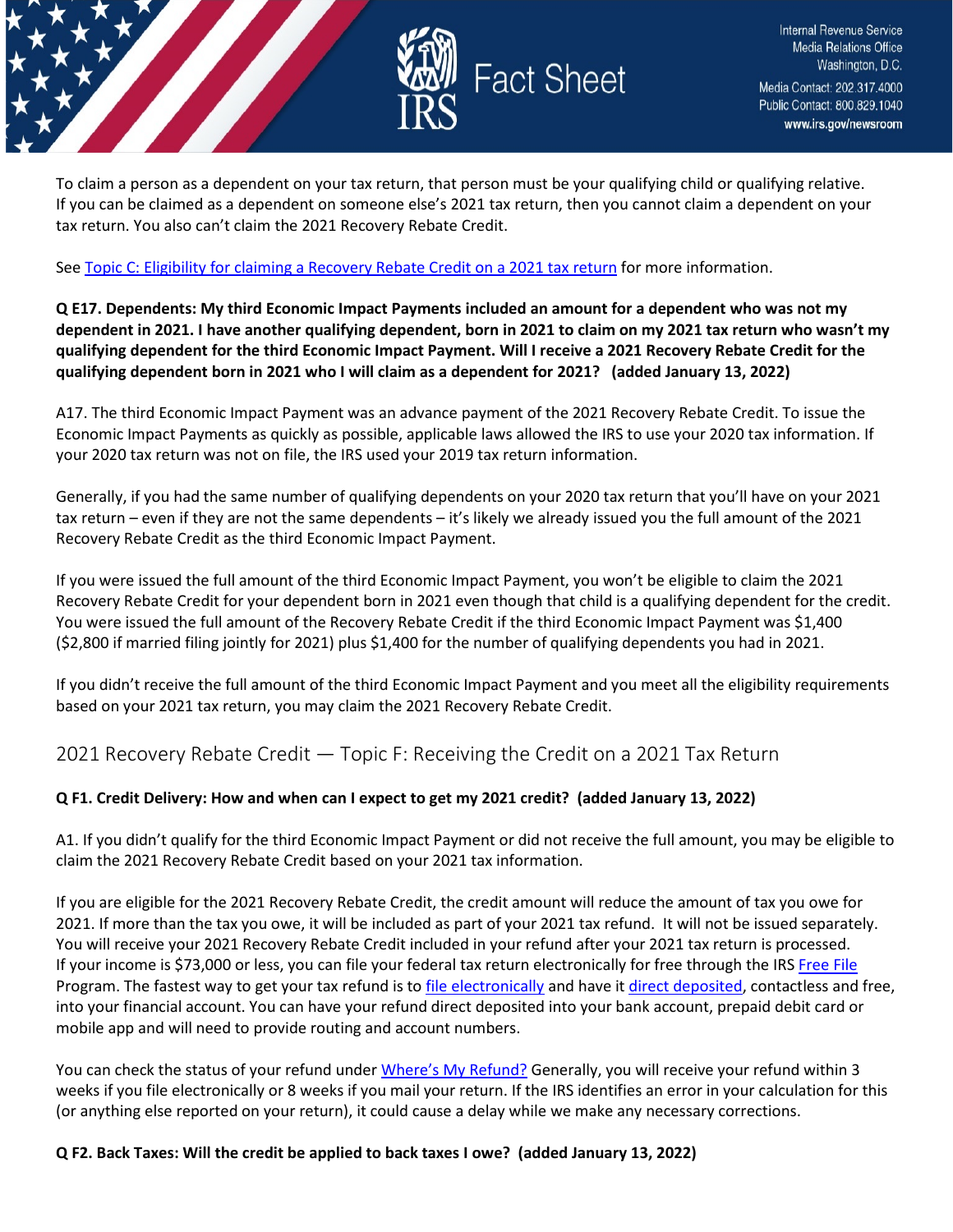

A2. The 2021 Recovery Rebate Credit amount will not be applied to past due federal income tax debts.

Generally, tax refunds are applied to tax you owe on your return or your outstanding federal income tax liability. If you claim a 2021 Recovery Rebate Credit, and your return reflects a tax refund – the refund amount associated with the 2021 Recovery Rebate Credit will not be applied to a federal income tax liability.

#### **Q F3. Government Debts: Will the credit offset debts I owe to other government agencies? (added January 13, 2022)**

A3. Yes, the 2021 Recovery Rebate Credit can be reduced to pay debts owed to other Federal government agencies (separate from federal income tax debt) as well as to state agencies. Keep in mind that the credit is part of your tax refund and your tax refund is subject to any offset.

#### **Q F4. Refunds or Tax Owed: How does the credit affect my tax refund or amount owed? (added January 13, 2022)**

A4. Your 2021 Recovery Rebate Credit will reduce any tax you owe for 2021 or be included in your tax refund. The most accurate way for you is to file is electronically where the tax preparation software will help you figure your 2021 Recovery Rebate Credit. Visit [IRS.gov/filing](https://www.irs.gov/filing) for details about [IRS Free File,](https://www.irs.gov/filing/free-file-do-your-federal-taxes-for-free) [Free File Fillable Forms](https://www.irs.gov/e-file-providers/free-file-fillable-forms) or finding a [trusted tax professional.](https://www.irs.gov/tax-professionals/choosing-a-tax-professional) The 2021 Recovery Rebate Credit Worksheet in the 202[1 Form 1040 and Form 1040-SR](https://www.irs.gov/forms-pubs/about-form-1040)  [instructions](https://www.irs.gov/forms-pubs/about-form-1040) can also help determine if you are eligible for the credit.

The fastest way to get your tax refund is to [file electronically](https://www.irs.gov/filing/e-file-options) and have i[t direct deposited,](https://www.irs.gov/refunds/get-your-refund-faster-tell-irs-to-direct-deposit-your-refund-to-one-two-or-three-accounts) contactless and free, into your financial account. You can have your refund direct deposited into your bank account, prepaid debit card or mobile app and will need to provide routing and account numbers.

# **Q F5. Tax Return Processing: Will it take longer to process my 2021 tax return if I claim the credit? (added January 13, 2022)**

A5. Claiming the 2021 Recovery Rebate Credit on your tax return will not delay the processing of your tax return. However, it is important that you claim the correct amount. Any errors in the credit amount on your tax return will be corrected, unless you entered \$0 or left the line blank for the Recovery Rebate Credit. If you are due a refund it may be delayed while we make any necessary corrections.

To figure the credit amount, you will need to know the amount(s) of any third Economic Impact Payments you received. Log into [your online account](https://www.irs.gov/payments/your-online-account) to find your third Economic Impact Payment amounts. You may also refer to Notice 1444-C, Your Third Economic Impact Payment, which shows the amount of the third payment. In early 2022, we'll send Letter 6475 confirming the total amount of the third Economic Impact Payment and any plus-up payments you received in 2021. See: Where can I find the amount of my Third Economic Impact Payment?

The fastest and most accurate way for you is to file is electronically where the tax preparation software will help you figure your Recovery Rebate Credit. Visi[t IRS.gov/filing](https://www.irs.gov/filing) for details about [IRS Free File,](https://www.irs.gov/filing/free-file-do-your-federal-taxes-for-free) [Free File Fillable Forms,](https://www.irs.gov/e-file-providers/free-file-fillable-forms) free VITA [or TCE tax preparation sites](https://www.irs.gov/node/9295) in your community or finding a [trusted tax professional.](https://www.irs.gov/tax-professionals/choosing-a-tax-professional) The Recovery Rebate Credit Worksheet in the 202[1 Form 1040 and Form 1040-SR instructions](https://www.irs.gov/forms-pubs/about-form-1040) can also help determine if you are eligible for the credit.

Your 2021 Recovery Rebate Credit will reduce any tax you owe for 2021 or be included in your tax refund.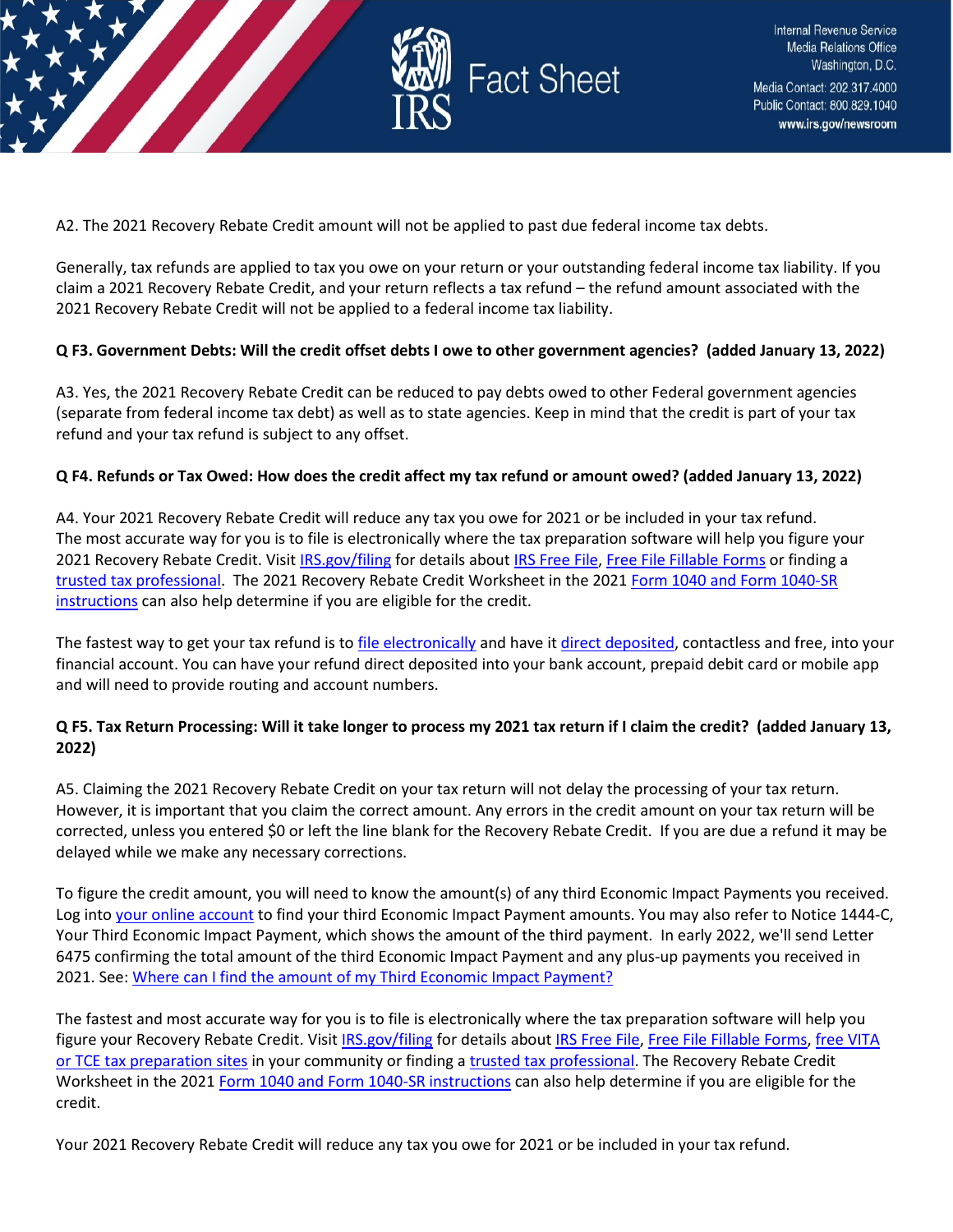

# **Q F6. Missing Economic Impact Payment: If I didn't receive the third Economic Impact Payments because a 2019 or 2020 joint return was filed in my name without my consent, can I claim the 2021 Recovery Rebate Credit? (added January 13, 2022)**

A6. You may be able to claim the Recovery Rebate Credit if you can establish in writing that the return was signed under duress, your signature was forged, the return was filed without your consent, or you were not legally married at the end of the year on which the third payment was based. We issued the third payments based on information from your 2020 tax return, or, if that wasn't available, your 2019 return.

To show that you could not resist your spouse's demands and signed under duress, you can provide written documentation to support your claim that the joint election was invalid. You may submit a separate return for the prior year if you had a filing requirement or provide a statement signed and sworn under penalties of perjury that you didn't need to file a tax return for the prior year or that the return was filed without your consent.

# **Q F7. Repayment: I received a third Economic Impact Payment. Do I need to pay back all or some of the payments if, based on the information reported on my 2021 tax return, I don't qualify for the amount that I already received? (added January 13, 2022)**

A7. No, if you qualified for a third payment based on your 2019 or 2020 tax return, the law doesn't require you to pay back all or part of the payment you received based on the information reported on your 2021 tax return.

# **Q F8. Missing Economic Impact Payment: I received my third payment by check, but it was lost, stolen, or destroyed. How do I get a new one? (added January 13, 2022)**

A8. If you received your third payment by check and it was lost, stolen or destroyed, you should request a payment trace so the IRS can determine if your payment was cashed. See How do I request a payment trace to track my third Economic [Impact Payment?](https://www.irs.gov/newsroom/questions-and-answers-about-the-third-economic-impact-payment-topic-j-payment-issued-but-lost-stolen-destroyed-or-not-received#howdoitrack)

# **Q F9. Missing Economic Impact Payment: How do I request a payment trace to track my third Economic Impact Payments? (added January 13, 2022)**

A9. If your payment was issued as a direct deposit and it is more than 5 days after the payment date, your first step is to check with your bank and make sure they didn't receive a deposit. Do not check with your bank prior to 5 days because they may not have any information.

You should only request a payment trace to track your payment if a payment was issued to you and you have not received it within the timeframes below. IRS assistors cannot initiate a payment trace unless it has been:

- 5 days since the deposit date and the bank says it hasn't received the payment
- 4 weeks since the payment was mailed by check to a standard address
- 6 weeks since the payment was mailed, and you have a forwarding address on file with the local post office
- 9 weeks since the payment was mailed, and you have a foreign address

**Note**: If you have a foreign address, there may be international service disruptions at the United States Postal Service (USPS) or the foreign country you are in due to the COVID-19 pandemic. See the [USPS Service Alerts](https://about.usps.com/newsroom/service-alerts/) page and check with your local consulate for more information.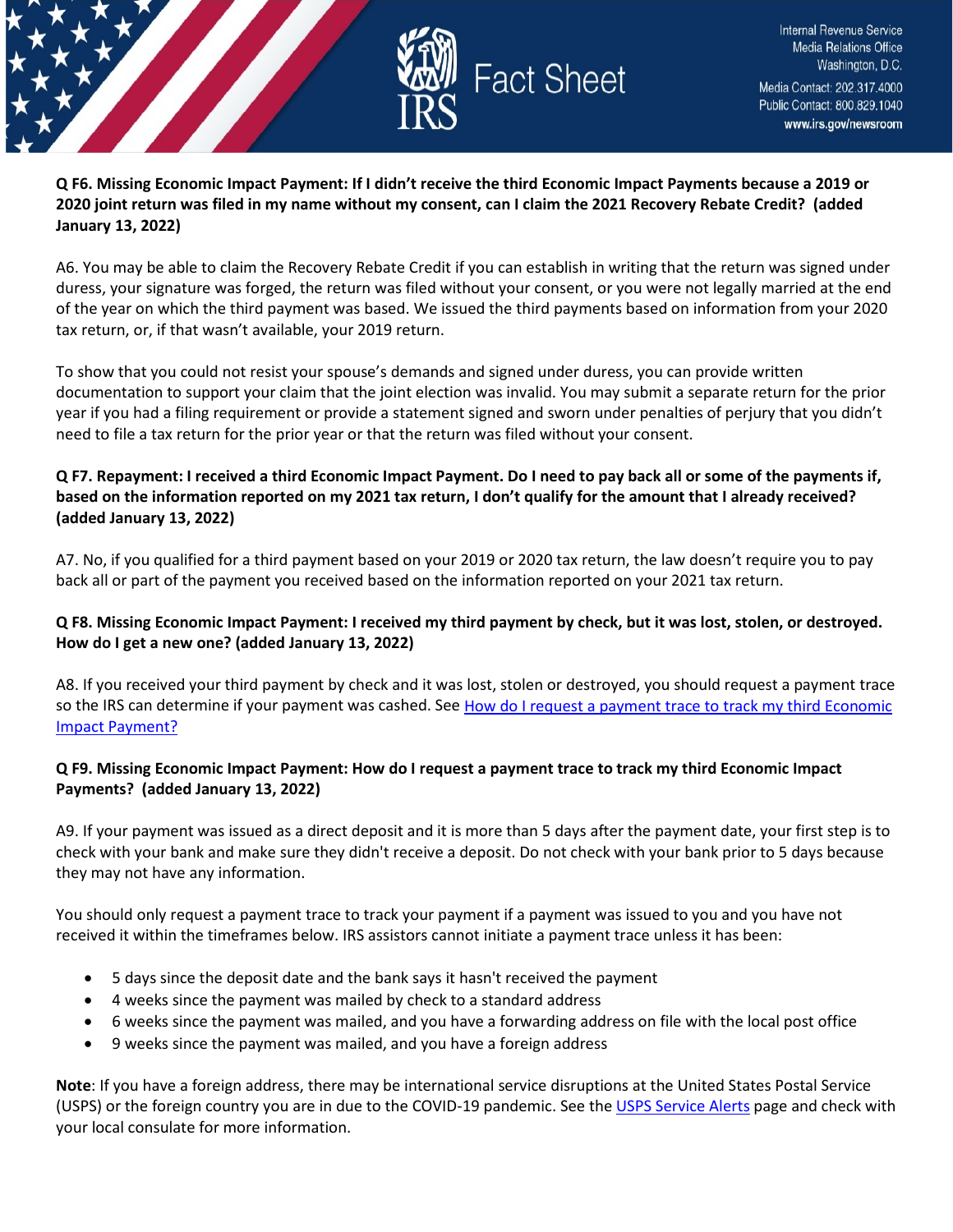

**Do not request a payment trace** to determine if you were eligible for a payment or to confirm the amount of payment you should have received.

#### **How we process your claim**

We'll process your claim for a missing payment in one of two ways:

- If the check **was not** cashed, we will issue you a new one. If you find the original check after receiving a new payment, **you must return the original as soon as possible**.
- If the check **was** cashed, the Treasury Department's Bureau of the Fiscal Service will send you a claim package that includes a copy of the cashed check. Follow the instructions. The Treasury Department's Bureau of the Fiscal Service will review your claim and the signature on the canceled check before determining whether the payment can be reversed and a new payment should be issued.

#### **To start a payment trace**:

- Call us at 800-919-9835
- Mail or fax a complete[d Form 3911, Taxpayer Statement Regarding Refund](https://www.irs.gov/pub/irs-pdf/f3911.pdf) PDF.

#### **Reminder: DO NOT request a trace prior to the timeframes above. IRS assistors cannot start a trace prior to those timeframes**.

#### **To complete the Form 3911**:

- Write "EIP3" on the top of the form to identify the payment you want to trace.
- Complete the form answering all refund questions as they relate to your Economic Impact Payment.
- When completing item 7 under Section 1:
	- o Check the box for "Individual" as the **Type of return**
	- o Enter "2021" as the **Tax Period**
	- o Do not write anything for the **Date Filed**
- Sign the form. If you file married filing joint, both spouses must sign the form.

You will generally receive a response 6 weeks after we receive your request for a payment trace, but there may be delays due to limited staffing. Get up-to-date status on affected [IRS operations and services.](https://www.irs.gov/newsroom/irs-operations-during-covid-19-mission-critical-functions-continue) Do not mail Form 3911 if you have already requested a trace by phone.

• If you mail or fax the form prior to the timeframes above, your request will not be processed until those timeframes are met.

#### **Mail or fax the form to**:

**Note**: Do not send anything other than a Form 3911 to the fax numbers below.

| If you live in | then mail to this address | or fax to |
|----------------|---------------------------|-----------|
|                |                           |           |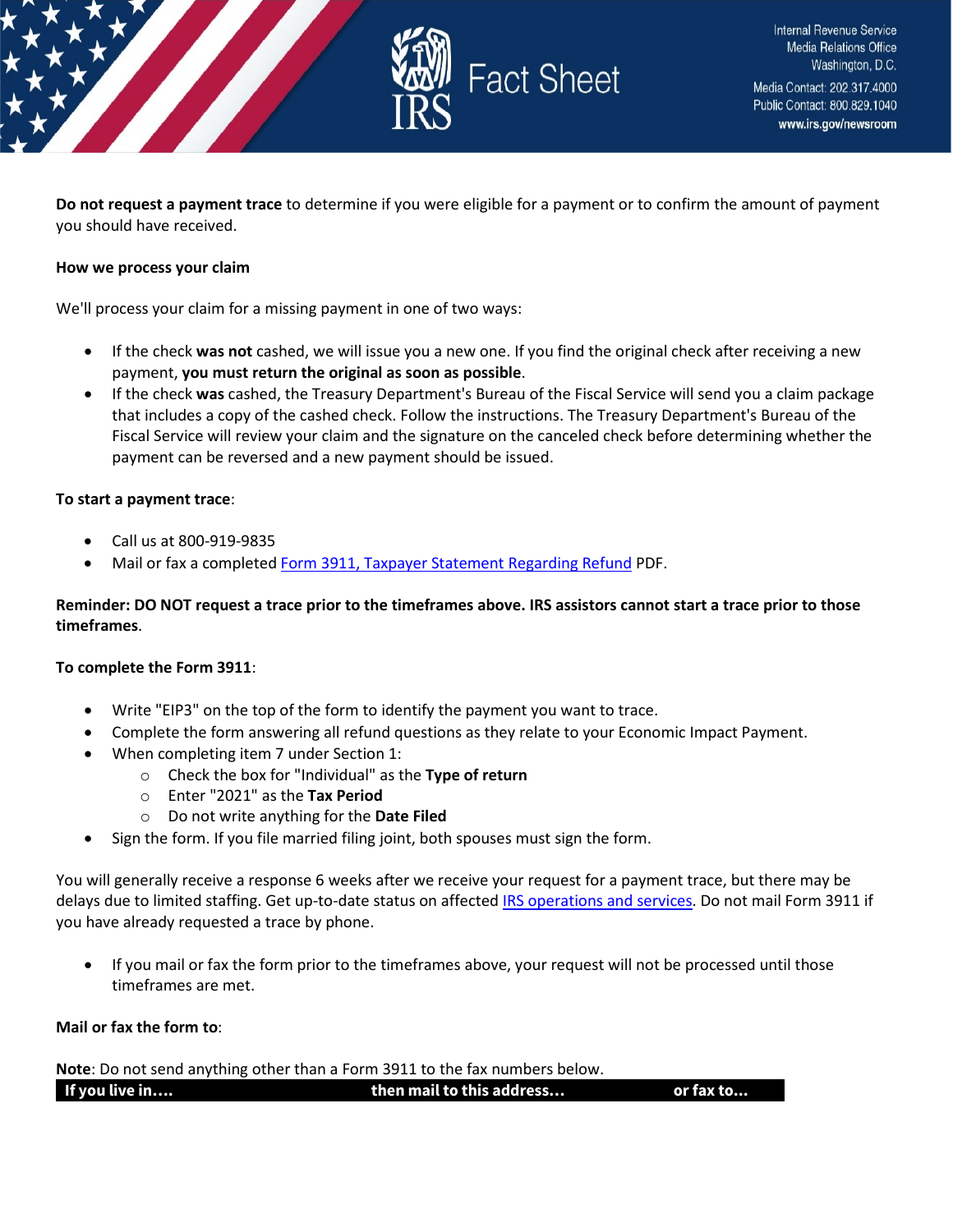



| Maine, Maryland, Massachusetts, New<br><b>Hampshire, Vermont</b>                                                                                | Andover Internal Revenue Service<br>310 Lowell St.<br>Andover, MA 01810             | 855-253-3175 |
|-------------------------------------------------------------------------------------------------------------------------------------------------|-------------------------------------------------------------------------------------|--------------|
| Georgia, Iowa, Kansas, Kentucky,<br><b>Virginia</b>                                                                                             | Atlanta Internal Revenue Service<br>4800 Buford Hwy<br>Chamblee, GA 30341           | 855-275-8620 |
| Florida, Louisiana, Mississippi,<br>Oklahoma, Texas                                                                                             | Austin Internal Revenue Service<br>3651 S Interregional Hwy 35<br>Austin, TX 78741  | 855-203-7538 |
| <b>New York</b>                                                                                                                                 | Brookhaven Internal Revenue Service<br>1040 Waverly Ave.<br>Holtsville, NY 11742    | 855-297-7736 |
| Alaska, Arizona, California, Colorado,<br>Hawaii, Nevada, New Mexico, Oregon,<br>Utah, Washington, Wisconsin, Wyoming                           | Fresno Internal Revenue Service<br>3211 S Northpointe Dr<br>Fresno, CA 93725        | 855-332-3068 |
| Arkansas, Connecticut, Delaware,<br>Indiana, Michigan, Minnesota, Missouri,<br>Montana, Nebraska, New Jersey, Ohio,<br><b>West Virginia</b>     | Kansas City Internal Revenue Service<br>333 W Pershing Rd.<br>Kansas City, MO 64108 | 855-344-9993 |
| Alabama, North Carolina, North Dakota,<br>South Carolina, South Dakota,<br><b>Tennessee</b>                                                     | Memphis Internal Revenue Service<br>5333 Getwell Rd.<br>Memphis, TN 38118           | 855-580-4749 |
| District of Columbia, Idaho, Illinois,<br>Pennsylvania, Rhode Island                                                                            | Philadelphia Internal Revenue Service<br>2970 Market St.<br>Philadelphia, PA 19104  | 855-404-9091 |
| A foreign country, U.S. possession or<br>territory, or use an APO or FPO address,<br>or file Form 2555 or 4563, or are a dual-<br>status alien. | Austin Internal Revenue Service<br>3651 S Interregional Hwy 35<br>Austin, TX 78741  | 855-203-7538 |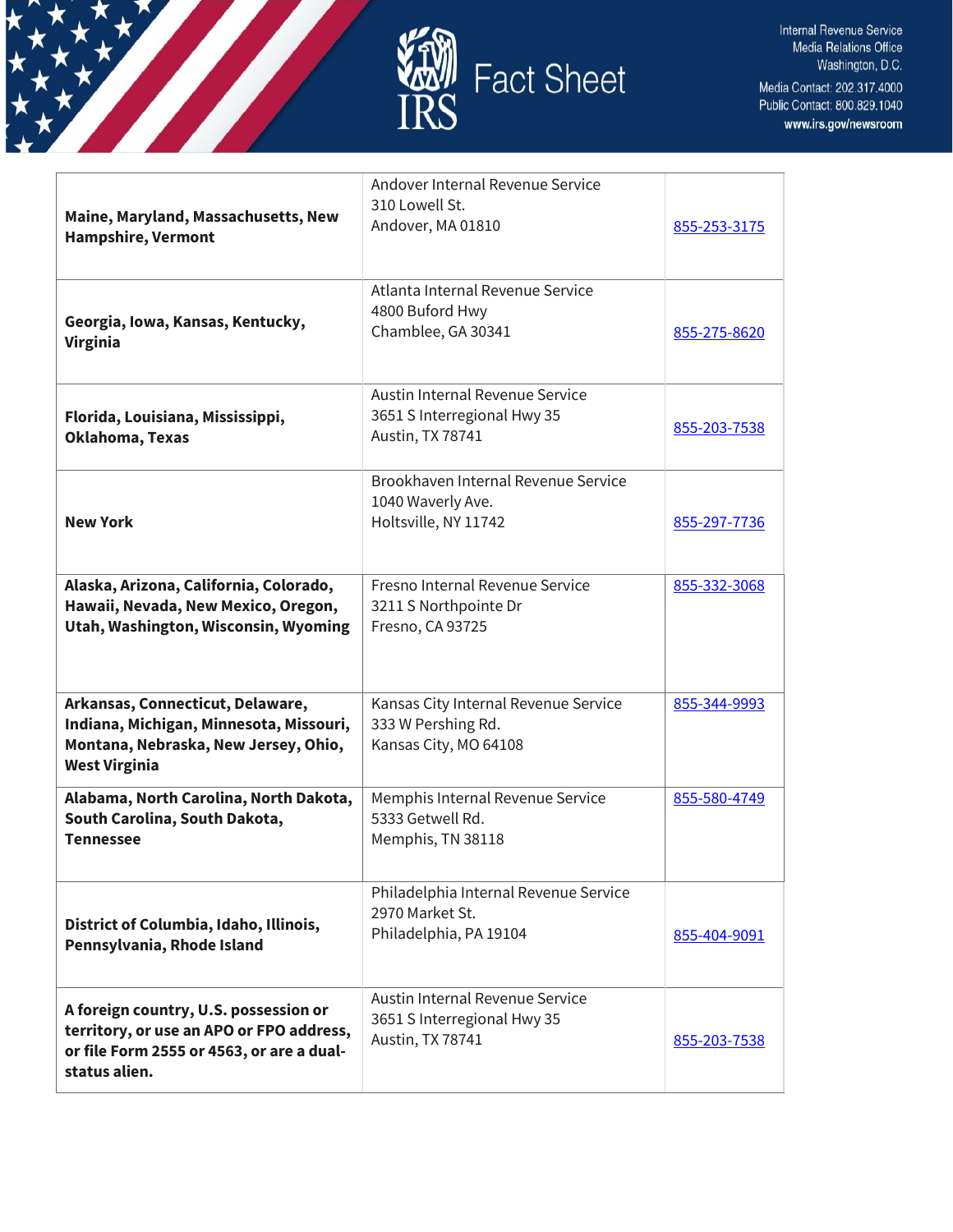

<span id="page-26-0"></span>2021 Recovery Rebate Credit — Topic G: Finding the Third Economic Impact Payment Amount to Calculate the 2021 Recovery Rebate Credit

# **Q G1. Who needs to know their third Economic Impact Payment amount when they file their 2021 tax return? (added January 13, 2022)**

A1. If you didn't qualify for a third Economic Impact Payment or got less than the full amount, you may be eligible to claim the 2021 Recovery Rebate Credit based on your 2021 tax year information. If you're eligible, you'll need to file a 2021 tax return even if you don't usually file a tax return. Your 2021 Recovery Rebate Credit will reduce any tax you owe for 2021 or be included in your tax refund.

Anyone eligible to claim the 2021 Recovery Rebate Credit needs to know their third Economic Impact Payment amount, including any plus-up payments, to correctly calculate the credit. Spouses filing a joint return for 2021 need to know the payment amounts for both spouses in order to claim the credit.

You don't need to claim the Recovery Rebate Credit on your 2021 tax return if you were issued the full amount of that credit through the third round of Economic Impact Payments. You were issued the full amount of the Recovery Rebate Credit if your third Economic Impact Payment was \$1,400 (\$2,800 if married filing jointly for 2021) plus \$1,400 for each qualifying dependent reported on your 2021 tax return.

If filing your return electronically, the tax preparation software will help you accurately figure your 2021 Recovery Rebate Credit. Visit [IRS.gov/filing](https://www.irs.gov/filing) for details about [IRS Free File,](https://www.irs.gov/filing/free-file-do-your-federal-taxes-for-free) [Free File Fillable Forms](https://www.irs.gov/e-file-providers/free-file-fillable-forms), free VITA or TCE tax preparation [sites](https://www.irs.gov/individuals/irs-free-tax-return-preparation-programs) in your community or finding a [trusted tax professional.](https://www.irs.gov/tax-professionals/choosing-a-tax-professional) The Recovery Rebate Credit Worksheet in the 2021 Form [1040 and Form 1040-SR instructions](https://www.irs.gov/forms-pubs/about-form-1040) can also help determine if you are eligible to claim the credit.

# **Q G2. Where can I find the amount of my third Economic Impact Payments to help me calculate the 2021 Recovery Rebate Credit? (added January 13, 2022)**

A2. You can find the amount of the third Economic Impact Payments in one of the following ways:

- **Your online [account](https://www.irs.gov/payments/your-online-account)**. It's an online IRS application that allows you to securely access your individual account information. The amounts of your third Economic Impact Payments are shown on the Tax Records tab/page under the section "Economic Impact Payment Information". If you and your spouse received joint payments, each of you will need to sign into your own online account to retrieve your separate amounts.
- **Your Notice 1444-C, Your Third Economic Impact Payment, which shows the amount of the third payment**. If you received joint payments with your spouse, the letters show the total amount of each payment. If you file separate 2021 tax returns, each of you must enter half of the amount of the payment shown on Notice 1444-C. Individuals who received plus-up payments received a separate Notice 1444-C after your payment was issued.
- **Letter 6475, Your 2021 Economic Impact Payment(s)**. In January 2022, we'll send this letter confirming the total amount of the third Economic Impact Payment and any plus-up payments you received for tax year 2021. If you received a joint payment with your spouse, the letter shows the total amount of payments. If you file separate 2021 tax returns, each of you must enter half of the amount of the payment shown on Letter 6475.
- **Your 2021 account transcript, which you can request online or by mail using [Get Transcript.](https://www.irs.gov/individuals/get-transcript)** You may also call our automated phone transcript service at 800-908-9946 for it be sent by mail or you can submit [Form 4506-T.](https://www.irs.gov/forms-pubs/about-form-4506-t) If you received joint payments with your spouse, the transcript shows the total amount of each payment under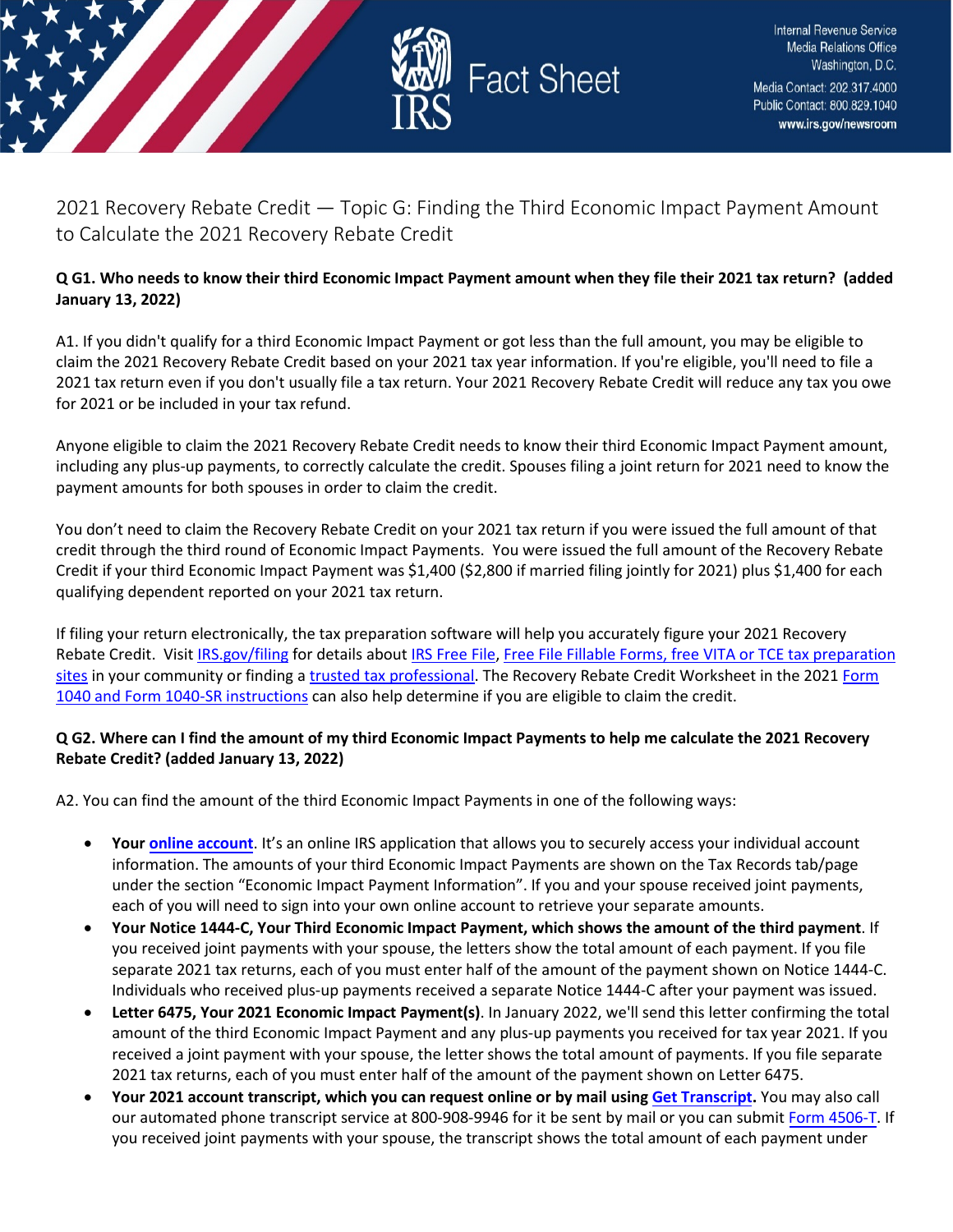

the primary taxpayer. If you file separate 2021 tax returns, each of you must enter half of amount of the payment.

#### **Q G3. What if my online account or letter shows I was issued a payment, but I never received one? (added January 13, 2022)**

A3. There are several possibilities for why your account shows you were issued a third Economic Impact Payment even though you did not receive one.

- You were issued an EIP Card and inadvertently discarded it not realizing it was your Economic Impact Payment. You may request a free replacement through MetaBank® Customer Service by calling 800-240-8100 and following the prompts for a lost or discarded card. Please see the Economic Impact Payment Information Center — [Topic E: EIP Cards](https://www.irs.gov/newsroom/questions-and-answers-about-the-first-economic-impact-payment-topic-e-eip-cards) for more information.
- Your payment was made to a bank account or address you shared with a spouse.

#### Se[e How do I request a Payment Trace to track my Economic Impact Payment?](https://www.irs.gov/newsroom/questions-and-answers-about-the-third-economic-impact-payment-topic-j-payment-issued-but-lost-stolen-destroyed-or-not-received)

- If your payment was returned by the post office or financial institution and hasn't been credited back to your account yet.
- If none of the scenarios above apply and you never received your payment even though your online account or letter show it was issued to you

# **Q G4. How do I access my online account? (added January 13, 2022)**

A4. You can access your online account through a secure login at [IRS.gov/account.](https://www.irs.gov/payments/your-online-account) You can also find the online account application by going to the IRS.gov homepage and clicking on "Sign in to your Account".

#### **Q G5. I received joint Economic Impact Payments with my spouse. Does my online account include my spouse's amount? (added January 13, 2022)**

A5. No, your account online will show only your portion of the payments. Your spouse will need to sign into their own account to retrieve their portion of the payments.

#### **Q G6. Does my online account show whether I received more than one third Economic Impact Payment? (added January 13, 2022)**

A6. The 2021 Tax Records tab will show the total amount of the third payments you received including any plus-up payments. Any plus up payment will not be shown separately.

# <span id="page-27-0"></span>2021 Recovery Rebate Credit — Topic H: Correcting issues after the 2021 tax return is filed

# **Q H1. I'm eligible for a 2021 Recovery Rebate Credit but did not claim it on my 2021 tax return. Do I need to amend my 2021 tax return? (added January 13, 2022)**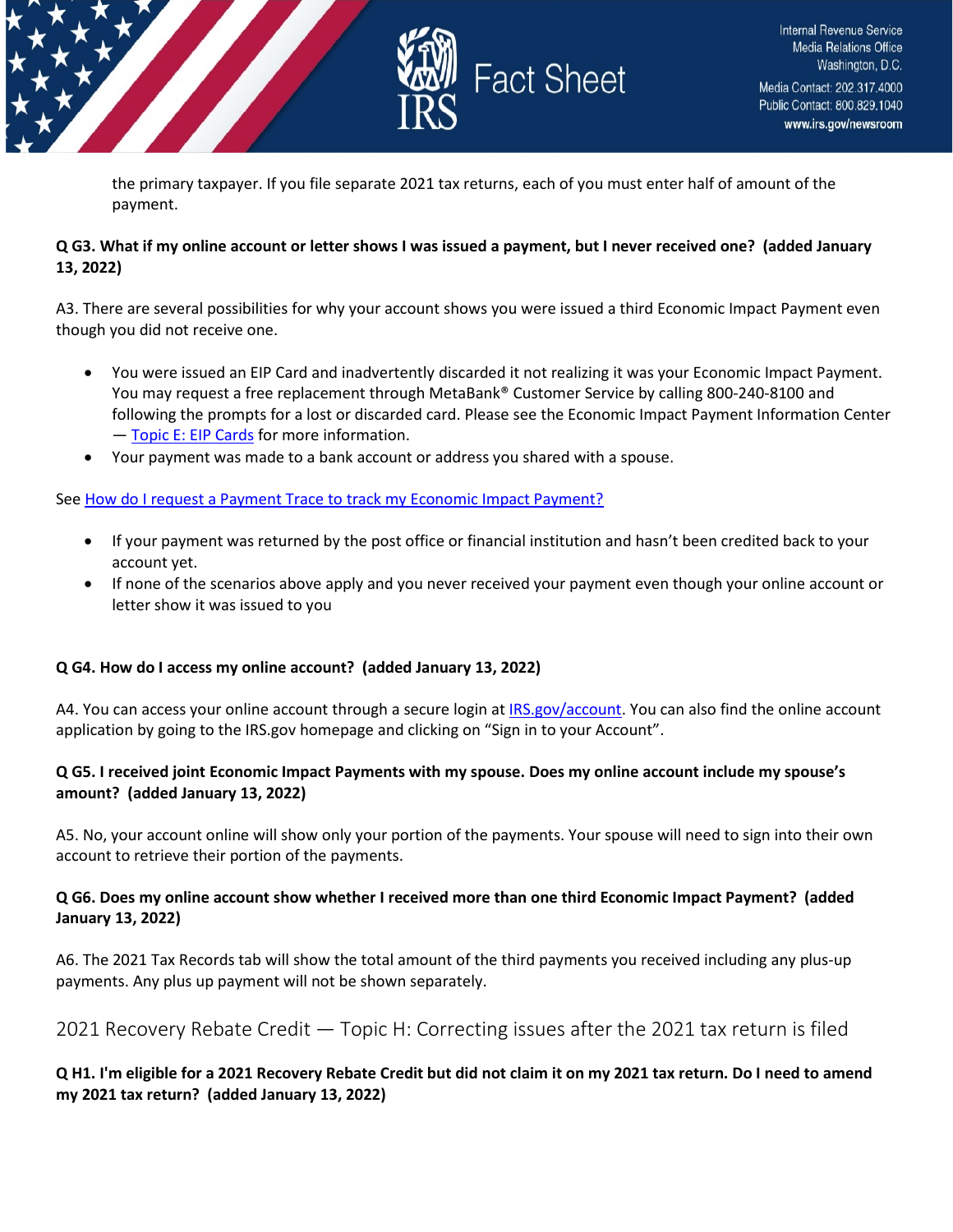

A1. Yes, if you didn't claim the credit on your original tax return you will need to file an Amended U.S. Individual Income [Tax Return, Form 1040-X,](https://www.irs.gov/forms-pubs/about-form-1040x) to claim it. The IRS will not calculate the 2021 Recovery Rebate Credit for you if you did not enter any amount on your original tax return, or you entered \$0.

Use the Interactive Tax Assistant[, Should I File an Amended Return?,](https://www.irs.gov/help/ita/should-i-file-an-amended-return) to help determine if you should amend your original tax return.

If you need to file an amended return – even if you don't usually file taxes - to claim the 2021 Recovery Rebate Credit, use the worksheet in the [2021 instructions for Form 1040 and 1040-SR](https://www.irs.gov/forms-pubs/about-form-1040) to determine the amount of your credit. Enter the amount on the Refundable Credits section of the 1040-X and include "Recovery Rebate Credit" in the Explanation of Changes section.

If you filed your 2021 return electronically and need to file an amended return, you may be able to file Form 1040-X electronically.

If you did not file your 2021 return electronically, you will need to submit a paper version of the Form 1040-X and should follow the instructions for preparing and mailing the paper form.

Use th[e Where's My Amended Return?](https://www.irs.gov/filing/wheres-my-amended-return) online tool to check the status of your amended return. The tool works for paper and electronic amended returns.

**DO NOT file an amended tax return if you entered an incorrect amount for the 2021 Recovery Rebate Credit on your tax return**. If you entered an amount other than \$0 on line 30 but made a mistake in calculating the amount, the IRS will calculate the correct amount of the 2021 Recovery Rebate Credit, make the correction to your tax return, and continue processing your return. If a correction is needed, there may be a delay in processing your return and the IRS will send you a notice explaining any change made.

To check the status of your refund from your original return, chec[k Where's My Refund?](https://www.irs.gov/refunds)

# **Q H2. I received a notice indicating I made an error when calculating the 2021 Recover Rebate Credit on my return. How do I respond? (added January 13, 2022)**

A2. **DO NOT file an amended tax return with the IRS**. If you entered an amount other than \$0 on line 30 but made a mistake in calculating the amount, the IRS will calculate the correct amount of the 2021 Recovery Rebate Credit, make the correction to your tax return, and continue processing your return. If a correction is needed, there may be a delay in processing your return and the IRS will send you a notice explaining any change made.

If you agree with the changes we made, no response or action is required.

If you disagree, you can call us at the toll-free number listed on the top right corner of your notice.

If the IRS agrees to make a change to the amount of Recovery Rebate Credit you are owed and it results in a refund, you may check the status of your refund from your original return using Where's My Refund?

If you did not enter an amount on line 30 of your 2021 Form 1040 or Form 1040-SR or entered \$0, see [I'm eligible for a](https://www.irs.gov/newsroom/2021-recovery-rebate-credit-topic-h-correcting-issues-after-the-2021-tax-return-is-filed#q1)  [2021 Recovery Rebate Credit but did not claim it on my 2021 tax return. Do I need to amend my 2021 tax return?](https://www.irs.gov/newsroom/2021-recovery-rebate-credit-topic-h-correcting-issues-after-the-2021-tax-return-is-filed#q1)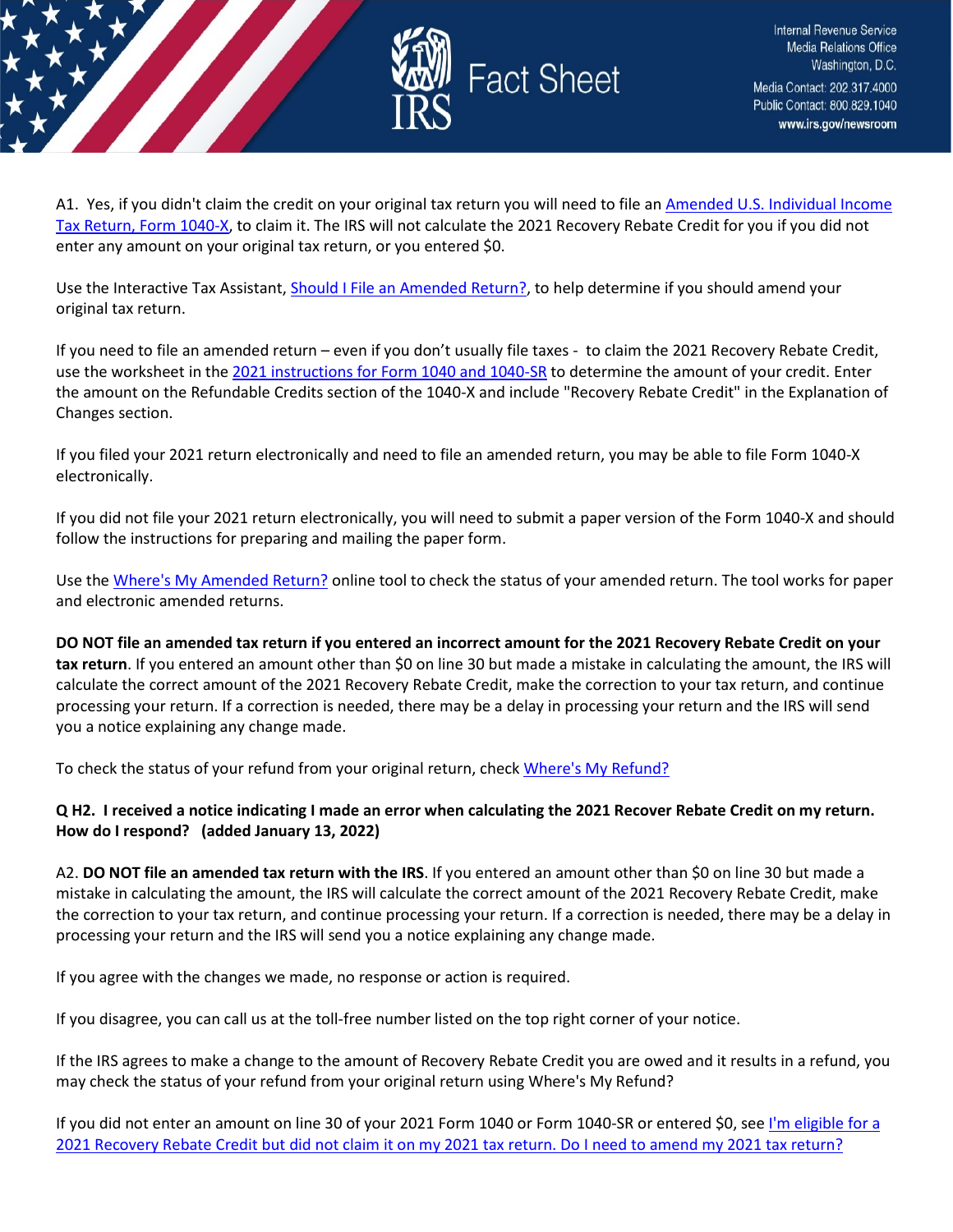

# **Q H3. I filed my 2021 return electronically, but made a mistake calculating my 2021 Recovery Rebate Credit. Will my return be rejected? (added January 13, 2022)**

A3. No, the IRS will not reject your tax return if you made an error in calculating your 2021 Recovery Rebate Credit. DO NOT file an amended tax return with the IRS.

If you entered an amount greater than \$0 on line 30 and made a mistake on the amount, the IRS will calculate the correct amount of the Recovery Rebate Credit, make the correction to your tax return and continue processing your return. If a correction is needed, there may be a delay in processing your return and the IRS will send you a notice explaining any change made.

If the IRS agrees to make a change to the amount of Recovery Rebate Credit you are owed and it results in a refund, you may check the status of your refund from your original return usin[g Where's My Refund?](https://www.irs.gov/refunds)

# **Q H4. I received a Notice CP10, CP11, CP12, CP13, CP16, CP23, CP24 or CP25 saying there was an issue with my 2021 Recovery Rebate Credit. What do I need to do? (added January 13, 2022)**

A4. If you agree with the changes we made, no response is required.

If you disagree, you can call us at the toll-free number listed on the top right corner of your notice.

#### **Q H5. I received a notice saying that my 2021 Recovery Rebate Credit was changed because I was claimed as a dependent on another taxpayer's 2021 return. What do I need to do? (added January 13, 2022)**

A5. If you filed a 2021 return and checked the box stating you can be claimed as a dependent by another taxpayer, you do not qualify for the 2021 Recovery Rebate Credit. To claim the 20201 Recovery Rebate Credit, you cannot be a dependent of another person.

If you agree with the changes we made, no response or action is required. The notice is informing you that the IRS already adjusted your return and disallowed the 2021 Recovery Rebate Credit.

If you disagree, you can call us at the toll-free number listed on the top right corner of your notice.

# **Q H6. I received a notice saying my 2021 Recovery Rebate Credit was changed because there was an issue with my (or my spouse's or qualifying dependent's) Social Security number (SSN) or Individual Taxpayer Identification Number (ITIN). What do I need to do? (added January 13, 2022)**

A6. If you, your spouse, and qualifying children have a valid Social Security number and entered it on your return, compare the number and name entered with what is on the Social Security card. If this information does not match or it was left blank on your 2021 return, the amount associated with that identification number would be denied.

If you agree with the changes we made, no response or action is required.

If you disagree, read the following to help determine if any action is needed:

• If you identify an error in the tax return entry, contact the IRS at the number provided on your notice and have a copy of the Social Security card(s) available.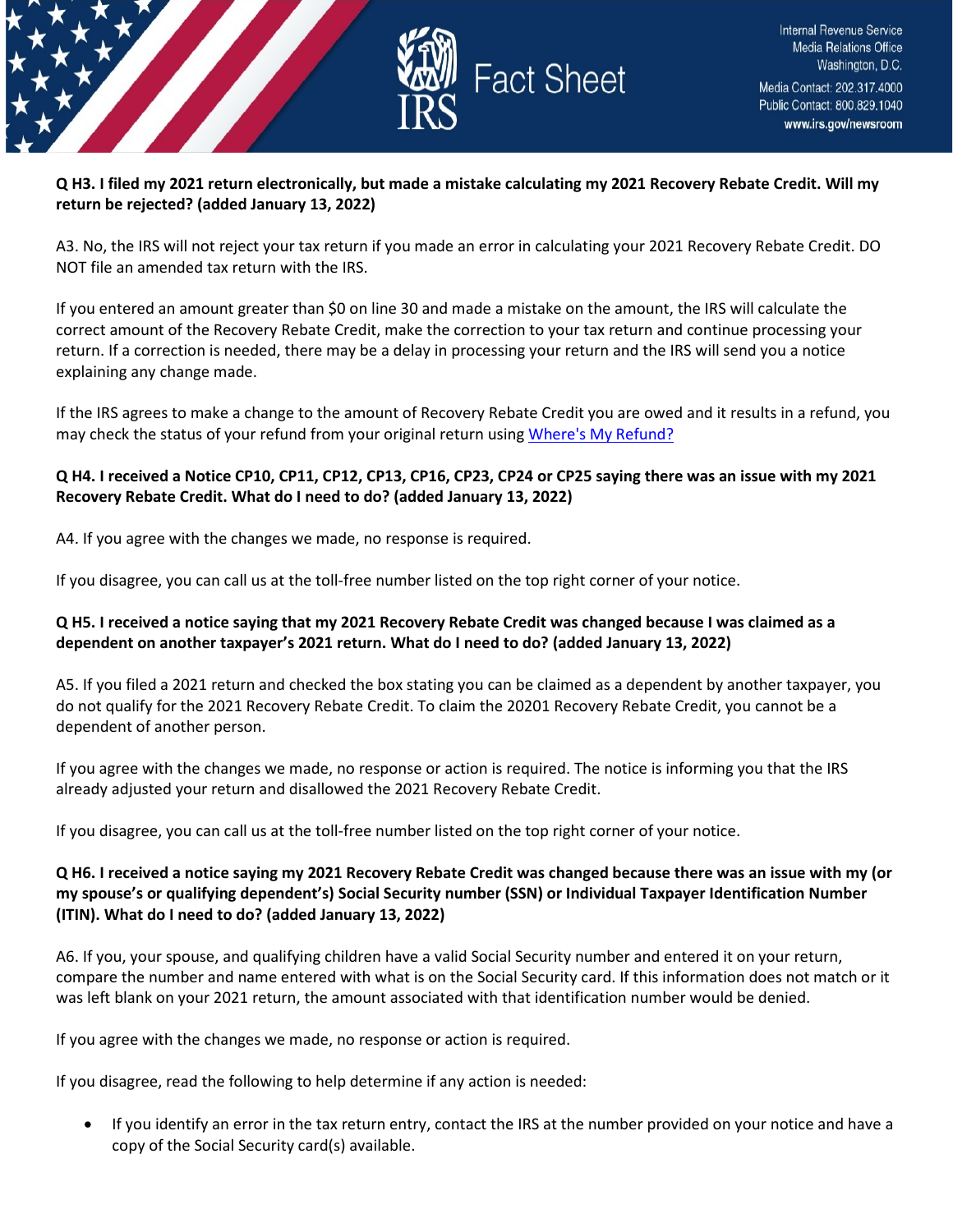

• If the information entered on the 2021 tax return matches the Social Security card or you have recently changed your name and did not update it with the Social Security Administration (SSA), please contact the SSA to confirm the information they have on file is accurate.

If one spouse has not been issued a Social Security number by the due date of your return (including extensions) and you file a joint return, your 2021 Recovery Rebate Credit should not include the portion for the spouse who does not have the required Social Security number, unless one of you was an active member of the U.S. Armed Forces in 2021.

If one of you was an active member of the U.S. Armed Forces in 2021 and you were denied the 2021 Recovery Rebate Credit for the spouse without the required Social Security number, contact the IRS and have a copy of your 2021 military Form W-2, Wage and Tax Statement, available for further verification. A contact phone number for assistance is on the top right corner of your letter or notice.

You are allowed up to \$1,400 for a qualifying dependent claimed on your return, even if neither you nor your spouse (if married) has a Social Security number. If your dependent does not have a valid SSN or an Adoption Taxpayer Identification Number (ATIN) issued by the IRS, you are not allowed any 2021 Recovery Rebate Credit for the dependent. However, if an SSN or ATIN is issued to your dependent, contact the IRS with their SSN or ATIN to have the 2021 additional credit issued. A contact phone number for assistance is on the top right corner of your letter or notice.

# **Q H7. I received a notice saying my 2021 Recovery Rebate Credit was changed because I forgot to include a Social Security number for a dependent. What do I need to do? (added January 13, 2022)**

A7. If your dependent has a valid Social Security number or an Adoption Taxpayer Identification Number issued by the IRS and you forgot to enter it on your return, call us at the phone number on the top right corner of your letter or notice. Have a copy of the Social Security cards or ATIN available.

If you agree with the changes we made, no response or action is required.

# **Q H8. I received a notice saying my 2021 Recovery Rebate Credit was changed because there was an issue with my qualifying dependent's last name. What do I need to do? (added January 13, 2022)**

A8. Compare the information you entered on your 2021 return for your dependent against the Social Security card. If the name and number entered on the return does not match what is on the card, the credit will be denied for that dependent. If you agree with the changes we made, no response or action is required.

If you identify an error in the tax return entry and therefore disagree with the changes, contact the IRS at the number provided on your notice and have a copy of the Social Security card(s) available.

If the information entered on the tax return matches the Social Security card or you have recently changed your dependent's last name and did not update it with the Social Security Administration (SSA), please contact the SSA prior to contacting the IRS to confirm that the information they have on file is accurate.

# **Q H9. I received a notice saying my 2021 Recovery Rebate Credit was changed because my qualifying dependent did not meet the requirements. What do I need to do? (added January 13, 2022)**